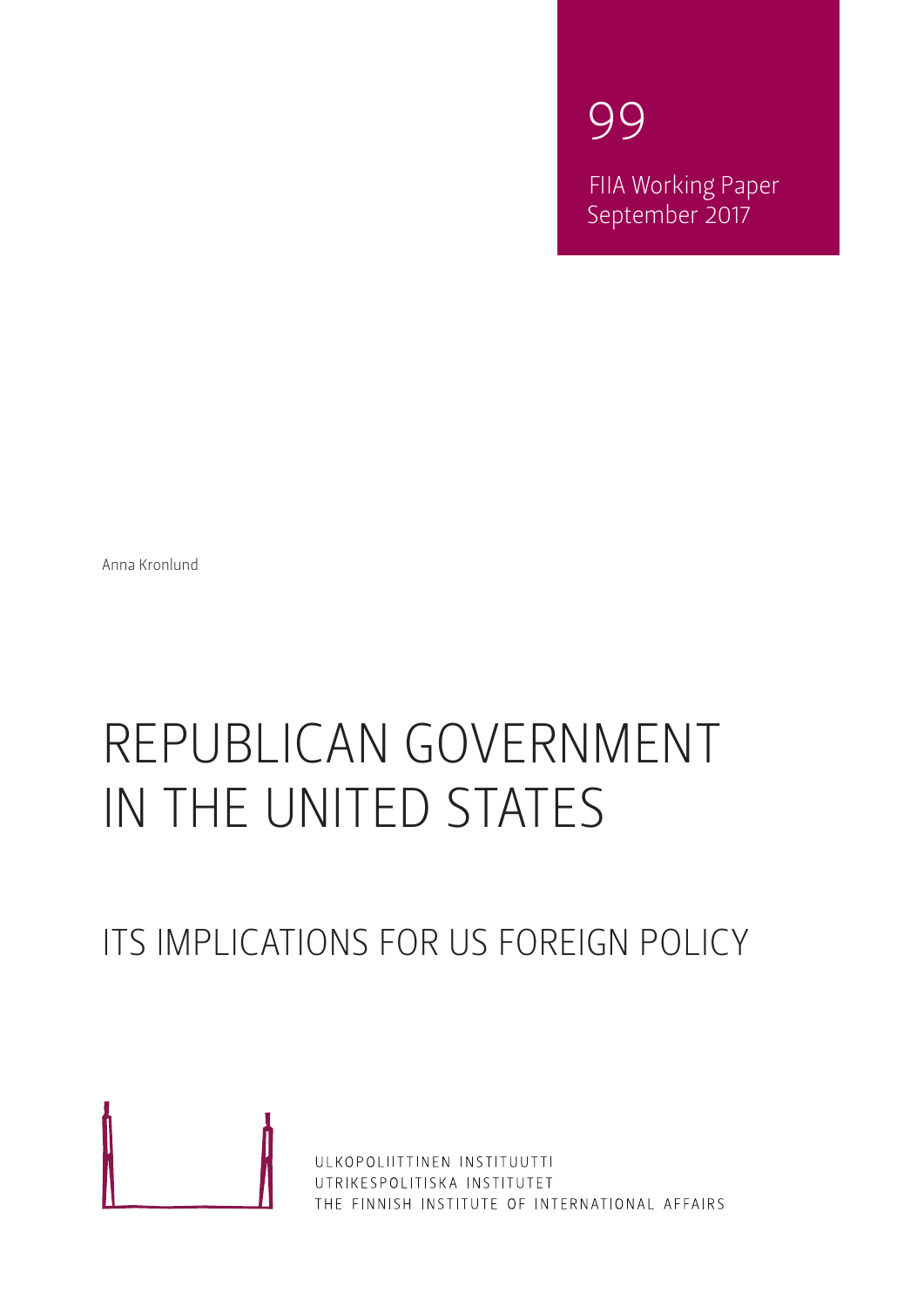Anna Kronlund Post-Doctoral Researcher The John Morton Center for North American Studies University of Turku

Senior Research fellow The Finnish Institute of International Affairs 2013-2017

The Finnish Institute of International Affairs Kruunuvuorenkatu 4 FI-00160 Helsinki tel. +358 9 432 7000 fax. +358 9 432 7799 www.fiia.fi

ISBN: 978-951-769-540-4 ISSN: 2242-0444 Language editing: Lynn Nikkanen

The Finnish Institute of International Affairs is an independent research institute that produces high-level research to support political decision-making and public debate both nationally and internationally.

All manuscripts are read and commented on by at least two other experts in the field to ensure the high quality of the publications. In addition, publications undergo professional language checking and editing. The responsibility for the views expressed ultimately rests with the authors.

This publication is part of a research project conducted by The Finnish Institute of International Affairs entitled 'The impact of the United States on European and Finnish Security'. The project is part of the implementation of the Government Plan for Analysis, Assessment and Research for 2016.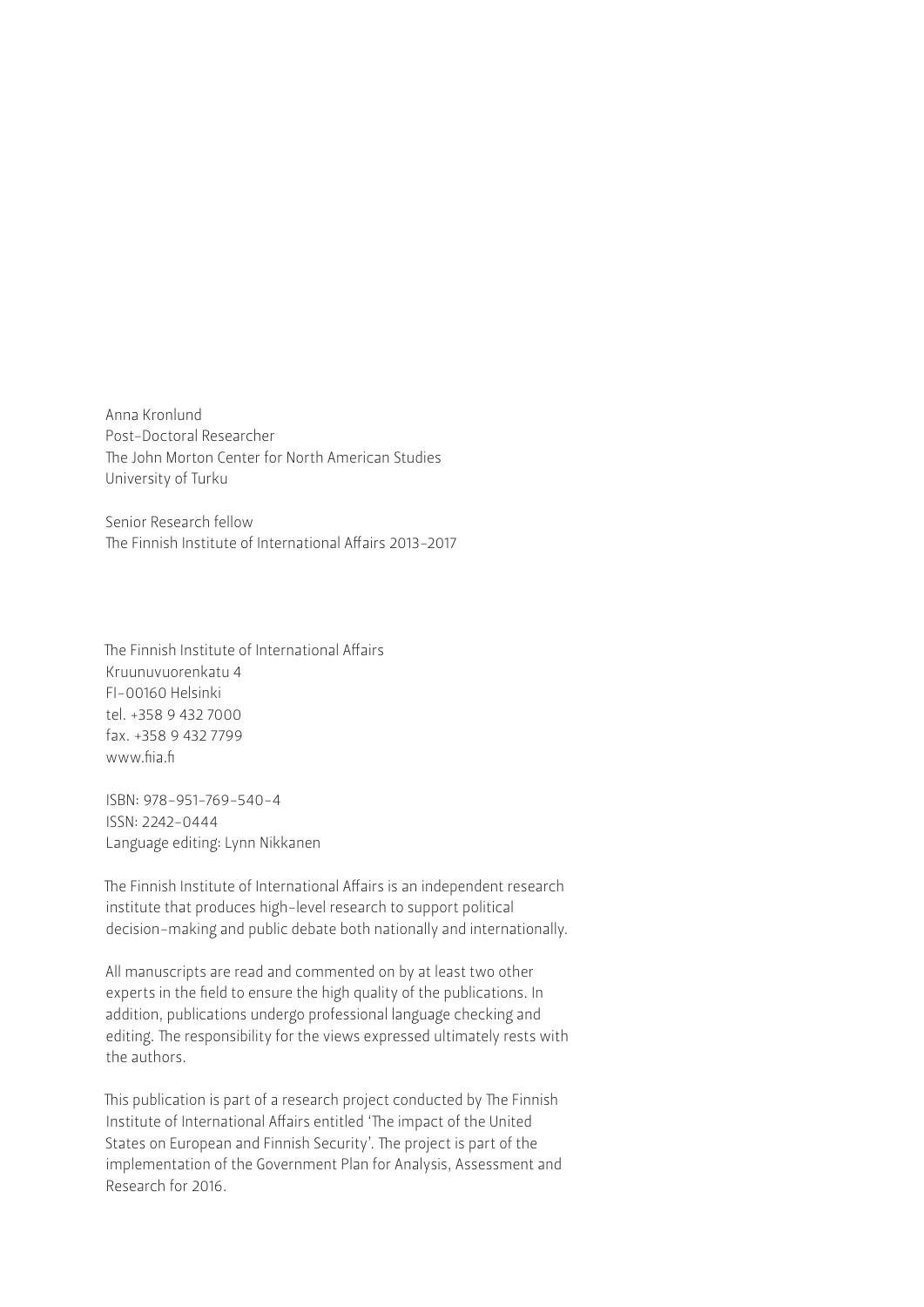TABLE OF CONTENTS

| <b>SUMMARY</b>                                    | 4  |
|---------------------------------------------------|----|
| <b>INTRODUCTION</b>                               | 5  |
| <b>PARTY DIVISIONS WITHIN THE GOP?</b>            | 7  |
| <b>CHECKS AND BALANCES AND DIVISIONS OF POWER</b> | 9  |
| ADVANCING THE AGENDA AND POLITICAL PROCEDURES     | 13 |
| "DIVIDING" ISSUES AMONG THE REPUBLICANS           | 15 |
| THE FOREIGN POLICY OF THE REPUBLICAN GOVERNMENT   | 18 |
| <b>CONCLUDING REMARKS</b>                         | 22 |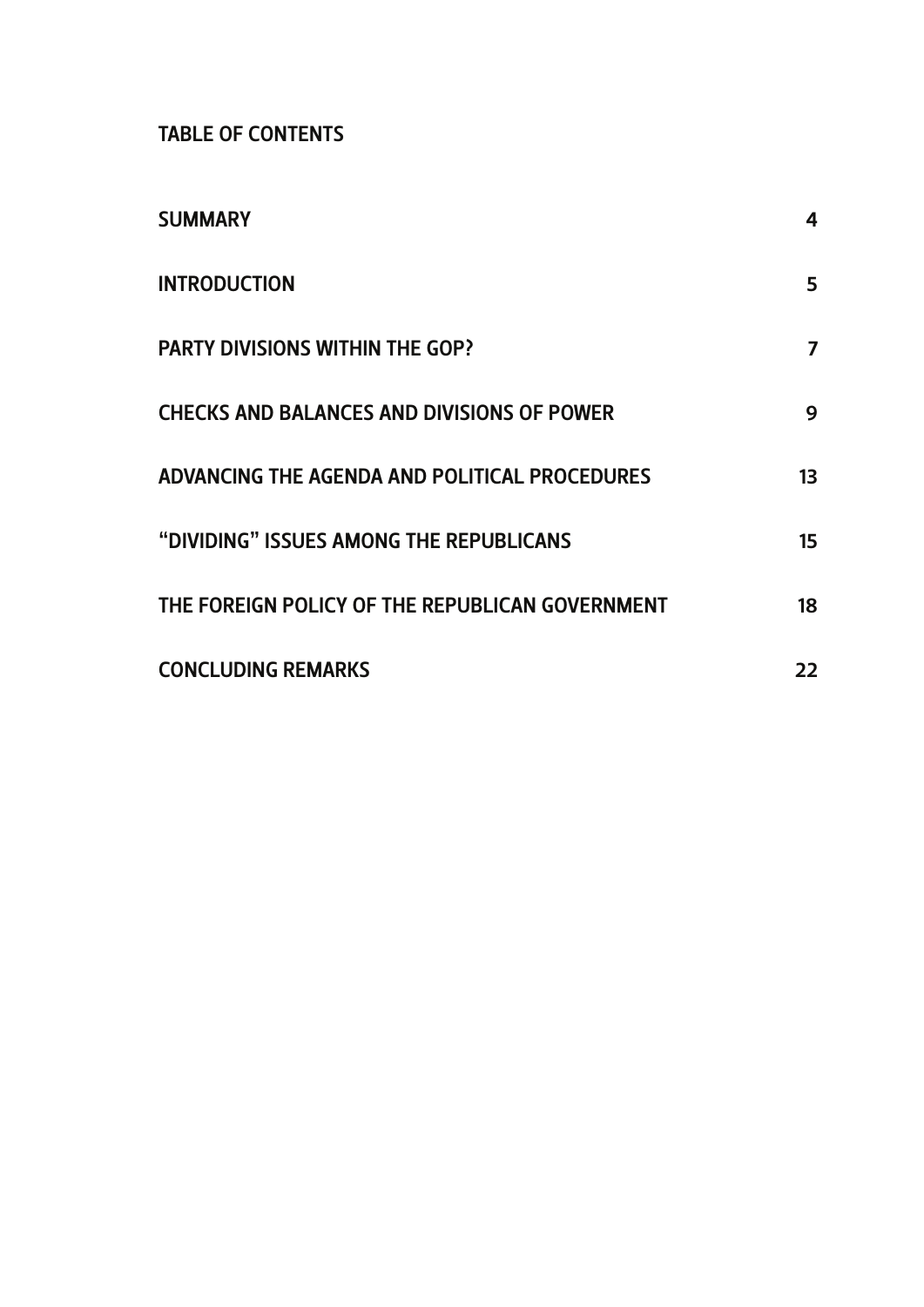#### <span id="page-3-0"></span>SUMMARY

The 2016 elections in the United States resulted in Republican victories at both state and federal levels. After the years of divided government during the Obama presidency, the current government in the United States presents an excellent opportunity for the Republicans to advance their policies and agenda(s). The majority party status could be more beneficial in domestic politics than in foreign policy, where the president's leeway to act is already wider. A Republican-dominated government does not mean, however, that there will be no dissension over adopted policy positions and lines – a situation which has already become apparent during the first months of President Trump's government. In a situation where there are no wins in domestic politics, the political capital could be turned towards foreign policy. The fact that the president's party holds a majority in Congress may diminish congressional opposition in terms of not passing bills that curb or limit the president's powers in foreign policy matters that concern funding, to mention just one example.

The extent to which the Republicans will be on the same page in different policy issues will be a relevant question for the future, particularly when taking into account the looming 2018 mid-term elections, which exert a particular pressure of their own. Where, when and by whom will the political capital be used? How will different factions within the party work together? And where will the power reside? It has already been discussed whether Trump has moved closer to the Republican "mainstream" in his policies, not necessarily because of party pressure, but because of the political circumstances. The other tendency it that the Republican's will further drift apart in the White House and Congress.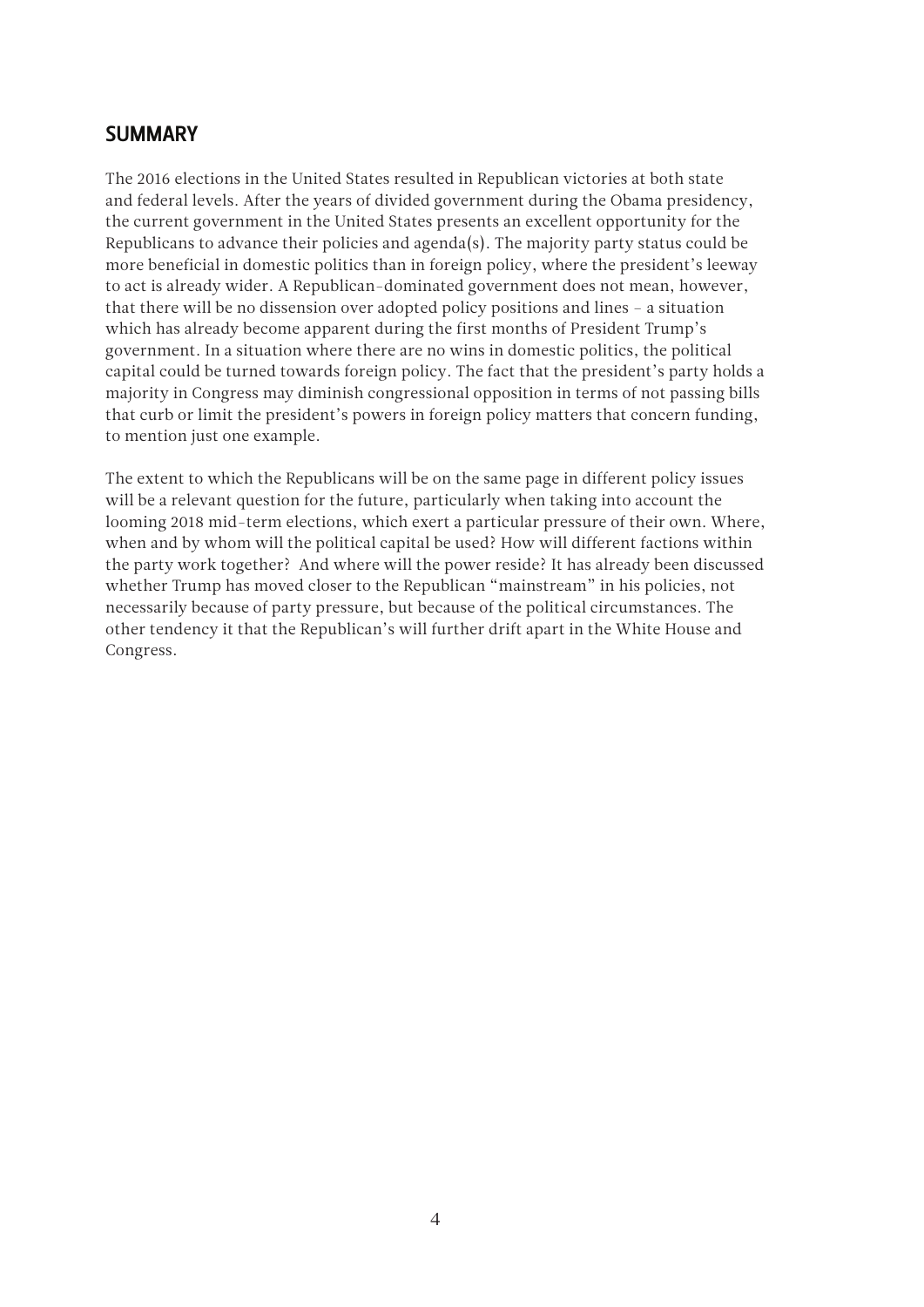#### <span id="page-4-0"></span>INTRODUCTION

The 2016 elections in the United States resulted in a Republican majority in both Houses of Congress and in the White House when Donald Trump was elected 45th President of the United States. The disparity between the popular vote and the Electoral College vote aroused concern in the aftermath of the presidential elections. While the president's party lost seats in the presidential election year, the Republicans are currently enjoying a majority party status in the Senate and the House of Representatives.<sup>1</sup> The Republican Party achieved relevant victories at the state level, although in some states more liberal policies were put forward concerning issues such as the minimum wage.<sup>2</sup> After the elections, 33 of the 50 states had GOP (Grand Old Party) governors.<sup>3</sup> Due to the current state of the electoral system, with no sign of a reversal in the Supreme Court's Citizens United vs. Federal Election Commission decision<sup>4</sup> and the adoption of a major campaign reform, Congress will likely continue to reflect the conservative majorities, even though the population as a whole tends in many instances to favour more progressive policies. Gerrymandering and a high degree of incumbent re-election<sup>5</sup> have had a discernible effect on the elections. To this end, outgoing President Obama launched a redistricting project to help the Democrats win elections in the future.<sup>6</sup>

This Working Paper addresses the current political situation in the United States, namely the Republican government and its implications for US foreign policy. The key questions addressed are 1) Is there a consensus concerning the agenda and policy among the Republicans? 2) What kind of impact will the one-party majority in the government have on foreign policy decision-making? 3) What are the discernible factors influencing

- 2 Sahadi, Jeanne. 2016. 4 states just voted to hike their minimum wage. *CNN* money, November 9, 2016. <http://money.cnn.com/2016/11/09/pf/minimum-wage-state-elections/>, accessed 30 August.
- 3 See [https://ballotpedia.org/Gubernatorial\\_elections,\\_2016](https://ballotpedia.org/Gubernatorial_elections,_2016), accessed 30 August. In August 2017, West Virginia Governor Jim Justice announced that he is switching parties (from Democrats to Republicans) at Trump rally in the state.
- 4 The Supreme Court case that ruled how money can be spent in the elections and by whom.
- 5 See e.g. Cillizza, Chris. People Hate Congress. But most incumbents get re-elected. What gives? The Fix, The *Washington Post*, May 9, 2013. [https://www.washingtonpost.com/news/the-fix/wp/2013/05/09/](https://www.washingtonpost.com/news/the-fix/wp/2013/05/09/people-hate-congress-but-most-incumbents-get-re-elected-what-gives/?utm_term=.32bb7e96d790) [people-hate-congress-but-most-incumbents-get-re-elected-what-gives/?utm\\_term=.32bb7e96d790,](https://www.washingtonpost.com/news/the-fix/wp/2013/05/09/people-hate-congress-but-most-incumbents-get-re-elected-what-gives/?utm_term=.32bb7e96d790) accessed 30 August.
- 6 See e.g. Dovere, Edward-Isaac. 2016. Ward picked to lead Obama-Holder redistricting project. *Politico*, 12/28/16. <http://www.politico.com/story/2016/12/obama-redistricting-kelly-ward-232995>, accessed 30 August.

<sup>1</sup> The respective numbers in the 115th Congress for the Republicans as of March 2017 in the Senate are 52 to 46 (2 independent caucusing with the Democrats), and 239 to 197 in the House (Source CRS Report for Congress Membership of the 115th Congress: A Profile. Jennifer E. Manning, March 13, 2017). The party lost 6 seats in the House and 2 seats in the Senate in the 2016 elections. See Gerhard Peters, "Seats in Congress Gained or Lost by the President's Party in Presidential Election Years". The American Presidency Project. Ed. John T. Woolley and Gerhard Peters. Santa Barbara, CA: University of California. 1999–2017. [http://www.](http://www.presidency.ucsb.edu/data/presidential_elections_seats.php) [presidency.ucsb.edu/data/presidential\\_elections\\_seats.php,](http://www.presidency.ucsb.edu/data/presidential_elections_seats.php) accessed 30 August.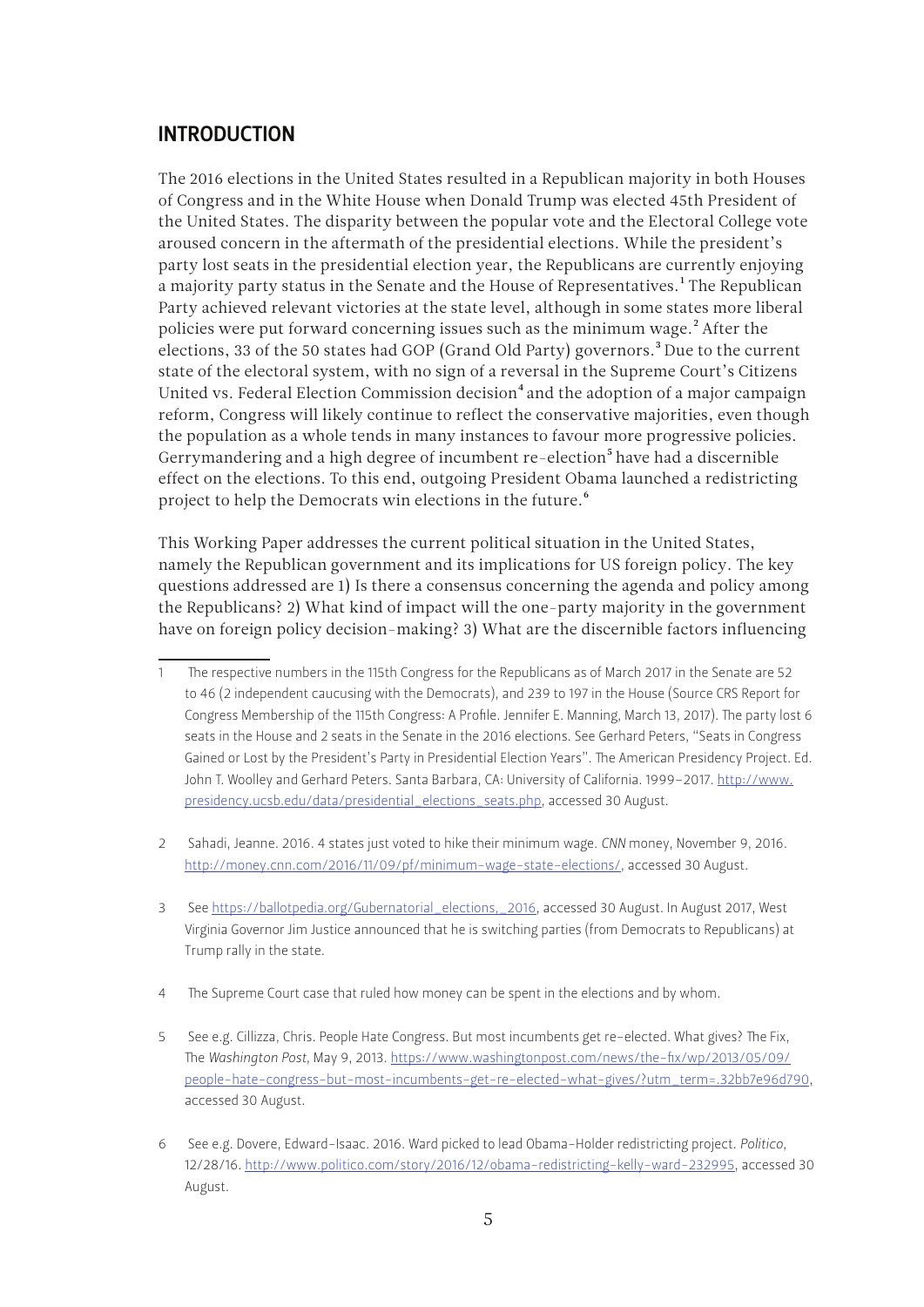agenda-setting and policy priorities among the Republicans? 4) How do different factions within the party influence decision-making, and how is this visible in diverging policy issues?

First, the paper briefly introduces the divisions within the party in order to better understand the current Republican government in the United States. The paper will go on to examine the bigger picture vis-à-vis the US political system, namely the checks and balances and the divisions of power. This will provide more detailed information about the opportunities for the Republican government, taking into account the US political system. The focus will subsequently turn to the opportunities the Republicans have to advance their agenda, before switching to the policy issues that possibly divide them. The section preceding the concluding remarks will then examine US foreign policy under the Republican government.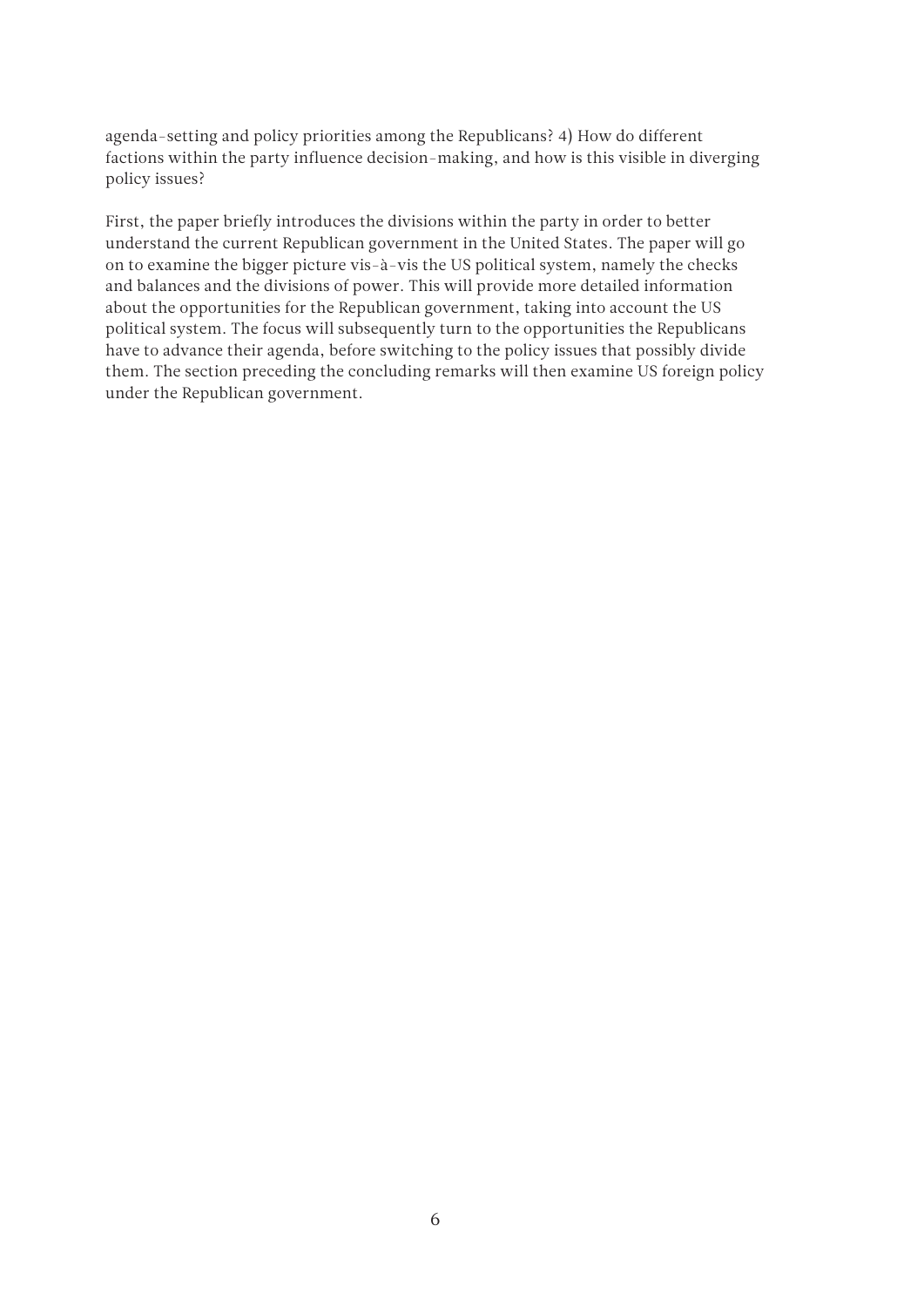# <span id="page-6-0"></span>PARTY DIVISIONS WITHIN THE GOP?

The topical question is how united the government (and the party) is in its actions. As the branches of government are elected separately, both Congress and the president have their own constituencies. Even though the members of Congress and the president share the party platform, their views on policy preferences and actions could differ. Particularly in the House of Representatives, whose members have to face elections every two years, the constituents of a specific congressional district are often reflected in the member's actions. For example, a member of Congress coming from a state where immigration plays a considerable role could decide to vote against funding the Mexico wall. Or to give another example, senators or representatives might be more likely to oppose budget cuts or to support infrastructure if such issues have a direct impact on their own election districts or states.7

In simple terms, the tension within the party could be described as moderate versus conservative, or establishment versus anti-establishment. In this context, the House Freedom Caucus representing the conservatives, and the Tuesday Group comprising moderate Republicans, are two examples. In the Senate, established senators and former presidential candidates John McCain and Lindsay Graham have actively taken stands on foreign policy issues and commented on the government's policies, for example in regard to Russia. Senator McCain also has an influential position in the Senate as the Chairman of the Committee on Armed Services.

The Republican control of the presidency and Congress has a certain effect in advancing the domestic Republican agenda due to the legislative majority party coalitions. The implications for foreign policy could remain more limited because the leeway for the president to act is in any case wider. The fact that the president's party holds a majority in Congress may diminish congressional opposition in terms of not passing bills that curb or limit the president's powers in foreign policy funding issues, for example. The one-party majority situation could benefit the president in terms of more or wider powers, as authorized by Congress. A discussion on congressional oversight when the same party controls both the White House and Congress took place, for example, during George W. Bush's presidency. The Republican majority does not rule out the possibility of dissenting voices, however. How will policy positions amongst the Republicans concerning foreign policy and the relationship with Russia, for instance, be played out? In particularly, after a bill on Russian sanctions was passed by Congress and signed by the president.

In the 2016 election, the president was not elected on the basis of foreign policy issues. As argued by commentators, the polls indicated that Hillary Clinton was trusted more on these issues and that Americans continue to be supportive of trade and alliances. After the election, Thomas Wright has written that Trump's beliefs and policy of putting America first is supported by only a small part of his administration, who also face opposition from the foreign policy establishment in the US and several Republican members of Congress. The president's support of protectionism and nationalism instead of globalism, free trade and alliances, is seen to resemble 19th-century world politics.

<sup>7</sup> For more on the factors, see Prokop, Andre. 2017. The US Senate will determine whether President Trump succeeds or fails. *Vox*, Jan. 3, 2017. [http://www.vox.com/policy-and-politics/2016/11/18/13601370/](http://www.vox.com/policy-and-politics/2016/11/18/13601370/trump-senate-filibuster) [trump-senate-filibuster](http://www.vox.com/policy-and-politics/2016/11/18/13601370/trump-senate-filibuster), accessed 30 August.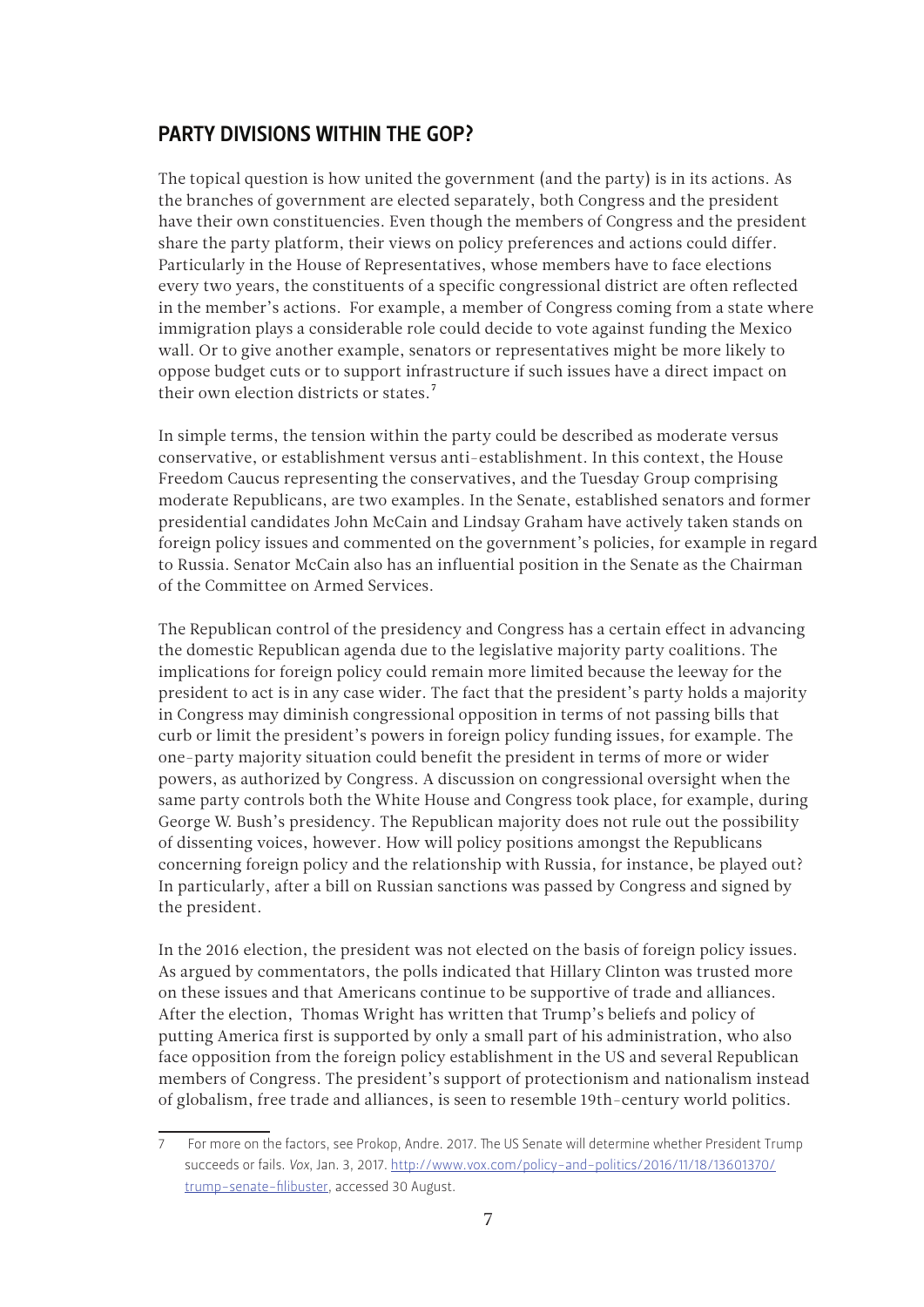The opposition at home has also been actualized. For example, after Trump spoke over the phone with Malcom Thurnbull on prime minister of Australia, congressional leaders made some critical comments in a bipartisan fashion concerning the president's behavior. Moreover, Congress has made a proposal to overrule the possible lifting of Russian sanctions.8 The bill covering sanctions in relation to North Korea, Iran and Russia was sent to President Trump in July 2017. However, US military actions in Syria under the Trump government were praised by members of both parties. The administration has also engaged Congress. President Trump invited the whole Senate to the White House for a North Korea briefing, including Secretary of State Rex Tillerson and Secretary of Defence Jim Mattis, Chairman of the Joint Chiefs of Staff General Joseph Dunford, and Director of National Intelligence Dan Coats. It seldom happens that the whole Senate receives a briefing.<sup>9</sup>

The divisions within the party and between the White House and Congress should be taken into account, but not necessarily overplayed when analyzing the policy options for the Republicans as a party. The current situation will provide a specific opportunity to advance the Republican Party's agenda, namely to advance conservative or Christian values, budgetary issues, and the idea of small government, to mention just a few topics. The current situation is not unique, however: Republicans enjoyed majority party status at times, for example, during George W. Bush's presidency in 2001–2003, and throughout 2003–2005 when the Republicans held a clear majority in both Houses of Congress.10 The Republicans have a certain timeframe to realize their agenda before the mid-term elections in 2018. How united the party will be on setting the agenda, and what the implications will be for the US and its foreign policy with the Republican Party controlling both the presidency and Congress are the main focal points of this paper.

<sup>8</sup> See Wright, Thomas. 2017. Trump takes allies back to the 19th century global order. Brookings, March 21 2017. [https://www.brookings.edu/blog/order-from-chaos/2017/03/21/trump-takes-allies-back-to-](https://www.brookings.edu/blog/order-from-chaos/2017/03/21/trump-takes-allies-back-to-19th-century-global-order/)[19th-century-global-order/,](https://www.brookings.edu/blog/order-from-chaos/2017/03/21/trump-takes-allies-back-to-19th-century-global-order/) accessed 30 August.

<sup>9</sup> See *Fox News* Politics April 24, 2017. [http://www.foxnews.com/politics/2017/04/24/entire-senate-being](http://www.foxnews.com/politics/2017/04/24/entire-senate-being-called-to-white-house-for-north-korea-briefing.html)[called-to-white-house-for-north-korea-briefing.html](http://www.foxnews.com/politics/2017/04/24/entire-senate-being-called-to-white-house-for-north-korea-briefing.html), accessed 30 August.

<sup>10</sup> In the 107th Congress (2001–2003), the majority party status switched between the parties because of the decisive vote of the vice-president and switching party affiliations and elections. In the 108th Congress (2003–2005), Republicans held a majority party status by 51 to 48 in the Senate and 229 to 205 in the House. In the 111th Congress (2009–2011), Democrats gained big wins in 2009, but it was also the year of the Tea Party. See party divisions at: https://www.senate.gov/history/partydiv.htm, accessed 30 August.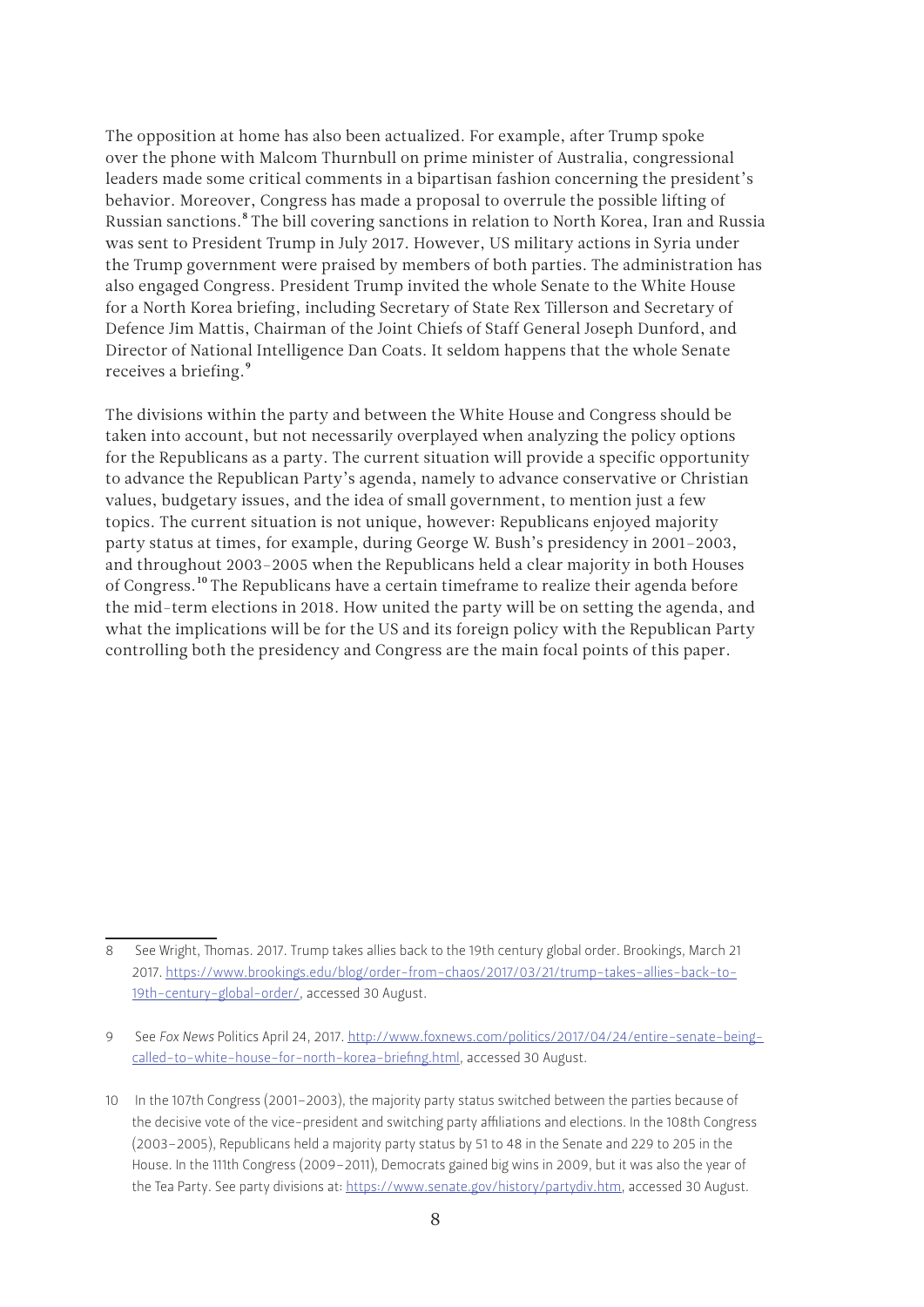#### <span id="page-8-0"></span>CHECKS AND BALANCES AND DIVISIONS OF POWER

The Constitution lays the foundation for the powers of the president and Congress. These powers are not static, however, but dependent on political powers, contexts, issues, and the way in which they are understood and defined by different actors. For example, the extent of Commander-in-Chief powers of the president has been a source of debate. The powers of Congress are eminent in terms of legislating, levying taxes, and so on, whereas the powers of the president are highly visible in foreign policy matters, at least nowadays. The branches of government are not completely separate, however, or wholly autonomous. The president can, for example, unilaterally veto congressional legislation (which Congress can overrule with a two-thirds majority) and, through the power of the purse, Congress can play a role in several foreign policy matters. Added to this, the House of Representatives and the Senate have their own enumerated powers. For instance, the Senate should give their advice and consent vis-à-vis US treaties, and also confirm presidential nominations, including Supreme Court justices and cabinet members, not forgetting other department and ambassador appointments.

The Senate did not forward President Obama's nominee to the Supreme Court, Merrick Garland, in the previous Congress, indicating the power of the Republican-controlled Senate at that time. The nomination of new Supreme Court associate justice Neil Gorsuch by President Trump was advanced in Congress by a simple majority. The Democratic Party's opposition to the nomination duly made the Republicans change the filibuster rule with regard to Supreme Court nominations.<sup>11</sup> Hence, in a party-line vote in the future, Republicans do not need Democrats to advance prospective nominations to the Court, which previously required a 60-vote threshold. This means that the minority party's leverage has changed in the Senate, and the situation also serves to illustrate the small majority of Republicans in Congress (52 senators). However, the trend over nominations started during Obama's presidency when the then Senate Majority Leader Harry Reid used the so-called "nuclear option" to change the rule on executive nominations.<sup>12</sup> Now the Supreme Court has nine justices once again, and the balance is tilted towards the conservatives. This is highly relevant when Court decisions often concern societally pertinent matters such as campaign funding or same-sex marriage, and when decisions are made with a  $5-4$  margin.<sup>13</sup>

<sup>11</sup> See e.g. *The New York Times*, April 6, 2017. How Senators Voted On the Gorsuch Filibuster and the Nuclear Option. [https://www.nytimes.com/interactive/2017/04/06/us/politics/gorsuch-supreme-court-vote.](https://www.nytimes.com/interactive/2017/04/06/us/politics/gorsuch-supreme-court-vote.html?_r=0) html? r=0, accessed 30 August.

<sup>12</sup> Heitshusen, Valeria. 2013. *Majority Cloture for Nominations: Implications and the "Nuclear" Proceedings*. CRS Report for Congress December 6, 2013. [https://fas.org/sgp/crs/misc/R43331.pd](https://fas.org/sgp/crs/misc/R43331.pdf)f, accessed 30 August.

<sup>13</sup> See e.g. Kuhn, David Paul. 2012. The Incredible Polarization and Politicization of the Supreme Court. *The Atlantic*. [https://www.theatlantic.com/politics/archive/2012/06/the-incredible-polarization-and](https://www.theatlantic.com/politics/archive/2012/06/the-incredible-polarization-and-politicization-of-the-supreme-court/259155/)[politicization-of-the-supreme-court/259155/](https://www.theatlantic.com/politics/archive/2012/06/the-incredible-polarization-and-politicization-of-the-supreme-court/259155/), accessed 30 August.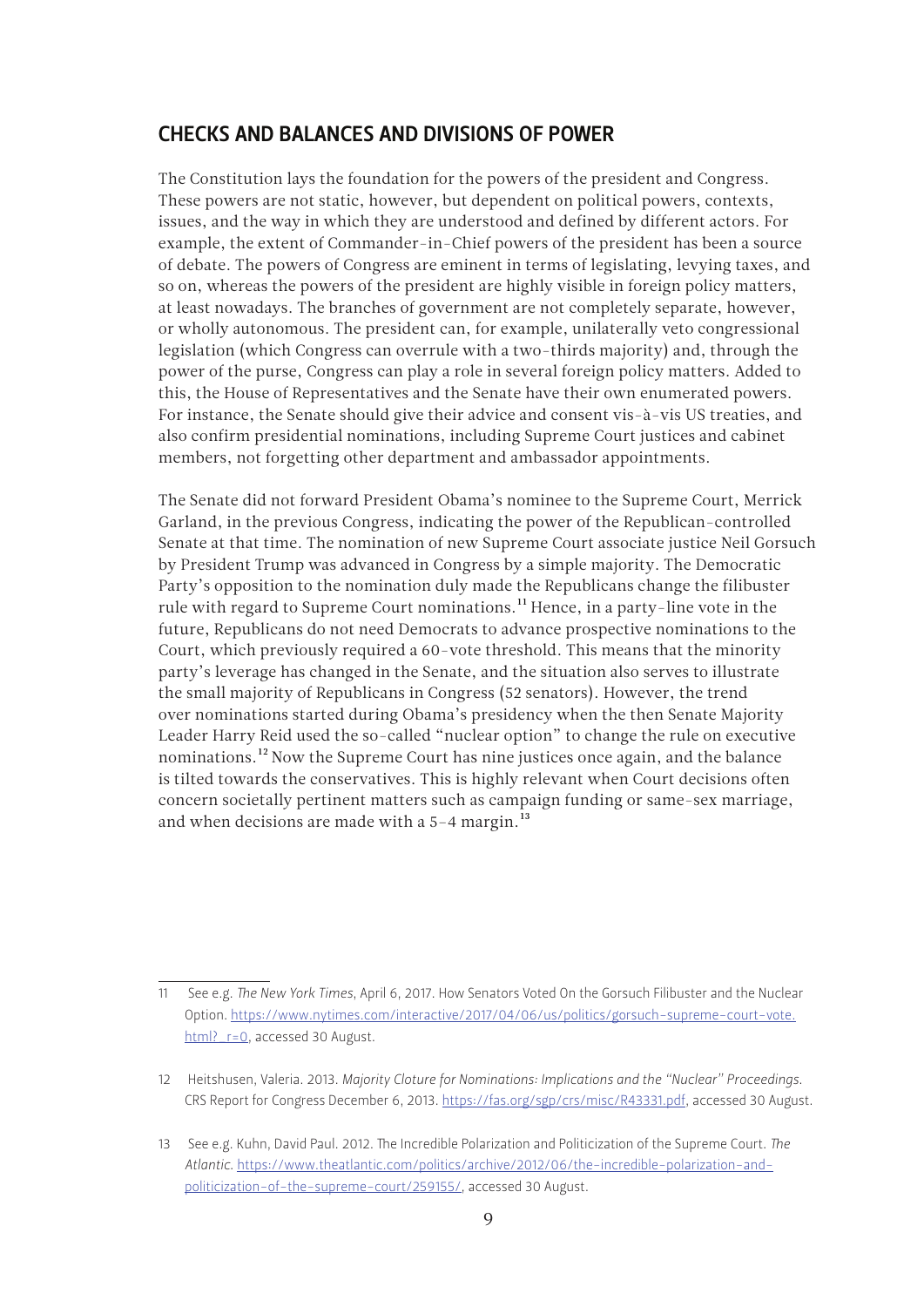In one of his tweets, President Trump mentioned eliminating filibuster altogether, but it did not receive the support of the GOP senators.<sup>14</sup> For legislative actions and nominations, the president needs Congress, but President Trump can advance his agenda to a certain extent by relying on executive actions without Congress. Executive orders have traditionally been used by presidents to advance their agenda. In addition to Trump's announcement of US withdrawal from the Paris climate accord, the president has also issued executive orders to rescind some of the regulations made by the previous government on the climate change agenda.15 Executive orders do not have the status of law per se (even when they do have "a force of law"); hence, they are reversible, and future presidents can overrule their predecessors' orders.16

Presidents do not always achieve their intended aims by relying on executive orders, however. A case in point concerning their implications and restrictions on use concerns the closing of the prison facility at Guantanamo Bay. Although President Obama issued an executive order to close the base, Congress refused and did not allow detainees to be transferred to the US.<sup>17</sup> It is also not possible to change existing legislation by relying on executive orders.

If an executive order requires funding in order to have an impact, the president should most likely consult Congress, which has the power of the purse. Yet there are still quite a few actions that the president himself can take through executive orders. So far, for example, President Trump has issued an executive order to withdraw the US from the Trans-Pacific Partnership (TPP) free trade agreement. The issue has also been taken up in Congress, to which end Democratic Representative Rosa DeLauro submitted proposal H.R.596 "TPP withdrawal Act".18

In addition to issuing executive orders, the president can also pursue rules and regulations for establishing policy. In contrast to executive orders, the new government cannot overturn regulations that have entered into force just by issuing an order. The Congressional Review Act gives Congress the power to conduct oversight of agency rulemaking. The president could ask Congress to deregulate some of the rules set by

<sup>14</sup> Everett, Burgess, Kim Min Seung, Nelson Louis. 2017. GOP senators reject Trump's call to end filibuster. *Politico*, 05/02/17. [http://www.politico.com/story/2017/05/02/trump-tweet-government](http://www.politico.com/story/2017/05/02/trump-tweet-government-shutdown-237870)[shutdown-237870](http://www.politico.com/story/2017/05/02/trump-tweet-government-shutdown-237870), accessed 30 August.

<sup>15</sup> For the details, see [https://www.whitehouse.gov/the-press-office/2017/02/04/promise-make-america](https://www.whitehouse.gov/the-press-office/2017/02/04/promise-make-america-safe-again)[safe-again](https://www.whitehouse.gov/the-press-office/2017/02/04/promise-make-america-safe-again) and [https://www.whitehouse.gov/the-press-office/2017/03/28/president-trumps-energy](https://www.whitehouse.gov/the-press-office/2017/03/28/president-trumps-energy-independence-policy)[independence-policy,](https://www.whitehouse.gov/the-press-office/2017/03/28/president-trumps-energy-independence-policy) accessed 30 August.

<sup>16</sup> Chu, Vivian S. & Garvey, Todd. 2014. *Executive Orders: Issuance, Modification, and Revocation*. CRS Report for Congress. <https://fas.org/sgp/crs/misc/RS20846.pdf>, accessed 30 August.

<sup>17</sup> See Bruck, Connie. 2016. Why Obama has failed to close Guantanamo. *The New Yorker*, August 1, 2016 issue. [http://www.newyorker.com/magazine/2016/08/01/why-obama-has-failed-to-close](http://www.newyorker.com/magazine/2016/08/01/why-obama-has-failed-to-close-guantanamo)[guantanamo](http://www.newyorker.com/magazine/2016/08/01/why-obama-has-failed-to-close-guantanamo), accessed 30 August.

<sup>18</sup> The Act would require the president to give written notice of the withdrawal of the US from the TPP agreement. See Congress.gov [https://www.congress.gov/bill/115th-congress/house-bill/596?r=3,](https://www.congress.gov/bill/115th-congress/house-bill/596?r=3) accessed 30 August.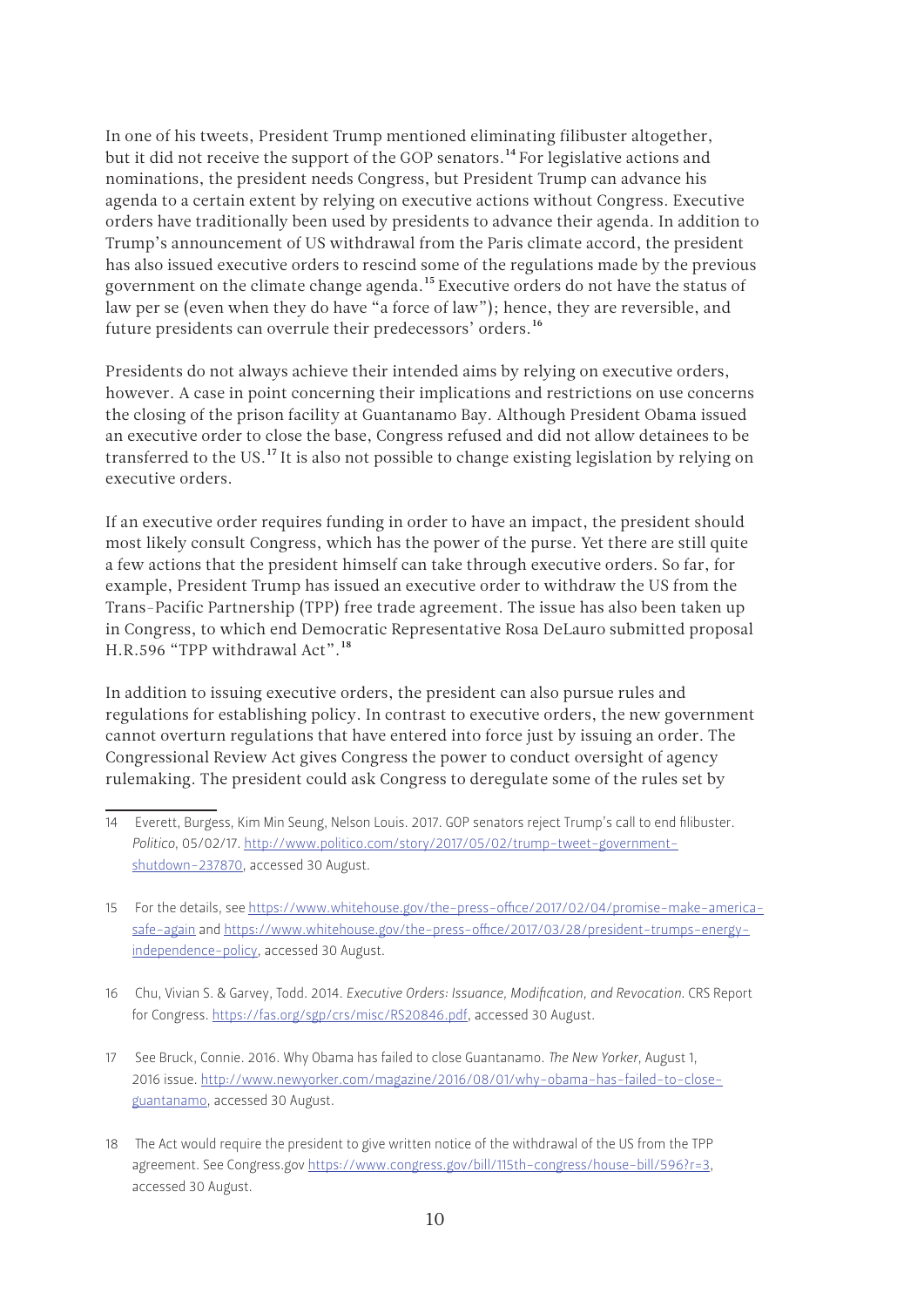the Obama administration, but this procedure is limited to only the most recent ones. When it comes to deregulation, the president is left with three options: he could seek judicial review, ask Congress to revoke some of the potential regulations, or use the regulatory process to influence existing regulations.<sup>19</sup> The Republican-controlled House of Representatives tried to pass the REINS Act during Obama's presidency, which would have required economically significant rules to be passed by both the House and the Senate before being signed by the President. This could become a new practice now that there is a Republican majority. The bill was passed by the House in spring 2017.<sup>20</sup>

One of President Trump's agenda matters has been actualized at least partly: namely his promise to cut regulations. One of the issued executive orders created a policy that for every new regulation, two existing ones should be terminated. The regulatory reform task force has been established to review the regulations in the agencies.<sup>21</sup>

While presidents clearly have a leading role in formulating US foreign policy, Congress also has a part to play. It is not very suited to managing daily crises, but it can make constructive contributions. That said, its role is often indirect rather than direct. For example, it plays a relevant part with regard to treaties when it provides its advice and consent, and in terms of funding, but also in certain actions related to defence and security cooperation, such as arms sales regulated by the Arms Export Control Act. However, this specifically concerns the ability to overrule a possible presidential veto on legislation aiming to prohibit or modify the sales. $^{22}$ 

In the case of treaties (as distinct from executive agreements), the president needs to consult the Senate. One relevant recent example of the Senate playing a role was the NATO enlargement process concerning the membership of Montenegro in the organization. The issue was not unanimously approved in the Senate. Senator McCain, together with Democratic Senators Ben Cardin and Jeanne Shaneen, pushed forward a vote on the Senate floor on the membership of Montenegro on March 15. Senator Rand Paul, however, blocked the action by objecting to the unanimous consent agreement, prompting Senator McCain to state that Senator Paul was now "working for Vladimir

<sup>19</sup> Shapiro, Stuart. 2015. What new presidents can (and cannot) do about regulation. *The Hill*, 12/23/15. [http://thehill.com/blogs/pundits-blog/presidential-campaign/264084-what-new-presidents-can-and](http://thehill.com/blogs/pundits-blog/presidential-campaign/264084-what-new-presidents-can-and-cannot-do-about)[cannot-do-about](http://thehill.com/blogs/pundits-blog/presidential-campaign/264084-what-new-presidents-can-and-cannot-do-about). Garvey, Todd. 2017. *A Brief Overview of Rulemaking and Judicial Review*. CRS Report for Congress, March 27, 2017. https://fas.org/sgp/crs/misc/R41546.pdf, accessed 30 August.

<sup>20</sup> See e.g. Kolbert, Elizabeth. Suspending the rules: how Congress plans to undermine public safety. *The New Yorker*, January 9, 2017. [http://www.newyorker.com/news/daily-comment/suspending-the-rules-how](http://www.newyorker.com/news/daily-comment/suspending-the-rules-how-congress-plans-to-undermine-public-safety)[congress-plans-to-undermine-public-safety,](http://www.newyorker.com/news/daily-comment/suspending-the-rules-how-congress-plans-to-undermine-public-safety) accessed 30 August.

<sup>21</sup> Presidential Executive Order on Reducing Regulation and Controlling Regulatory Costs. The White House, January 30, 2017. [https://www.whitehouse.gov/the-press-office/2017/01/30/presidential-executive](https://www.whitehouse.gov/the-press-office/2017/01/30/presidential-executive-order-reducing-regulation-and-controlling-)[order-reducing-regulation-and-controlling-](https://www.whitehouse.gov/the-press-office/2017/01/30/presidential-executive-order-reducing-regulation-and-controlling-). Presidential Executive Order on Enforcing the Regulatory Reform Agenda. The White House, February 24, 2017. [https://www.whitehouse.gov/the-press](https://www.whitehouse.gov/the-press-office/2017/02/24/presidential-executive-order-enforcing-regulatory-reform-agenda)[office/2017/02/24/presidential-executive-order-enforcing-regulatory-reform-agenda,](https://www.whitehouse.gov/the-press-office/2017/02/24/presidential-executive-order-enforcing-regulatory-reform-agenda) accessed 30 August.

<sup>22</sup> E.g. Grimmet, Richard F. 2010. *Arms Sales: Congressional Review Process*. CRS Report for Congress, January 8, 2010.<http://www.dtic.mil/get-tr-doc/pdf?AD=ADA512800>, accessed 30 August.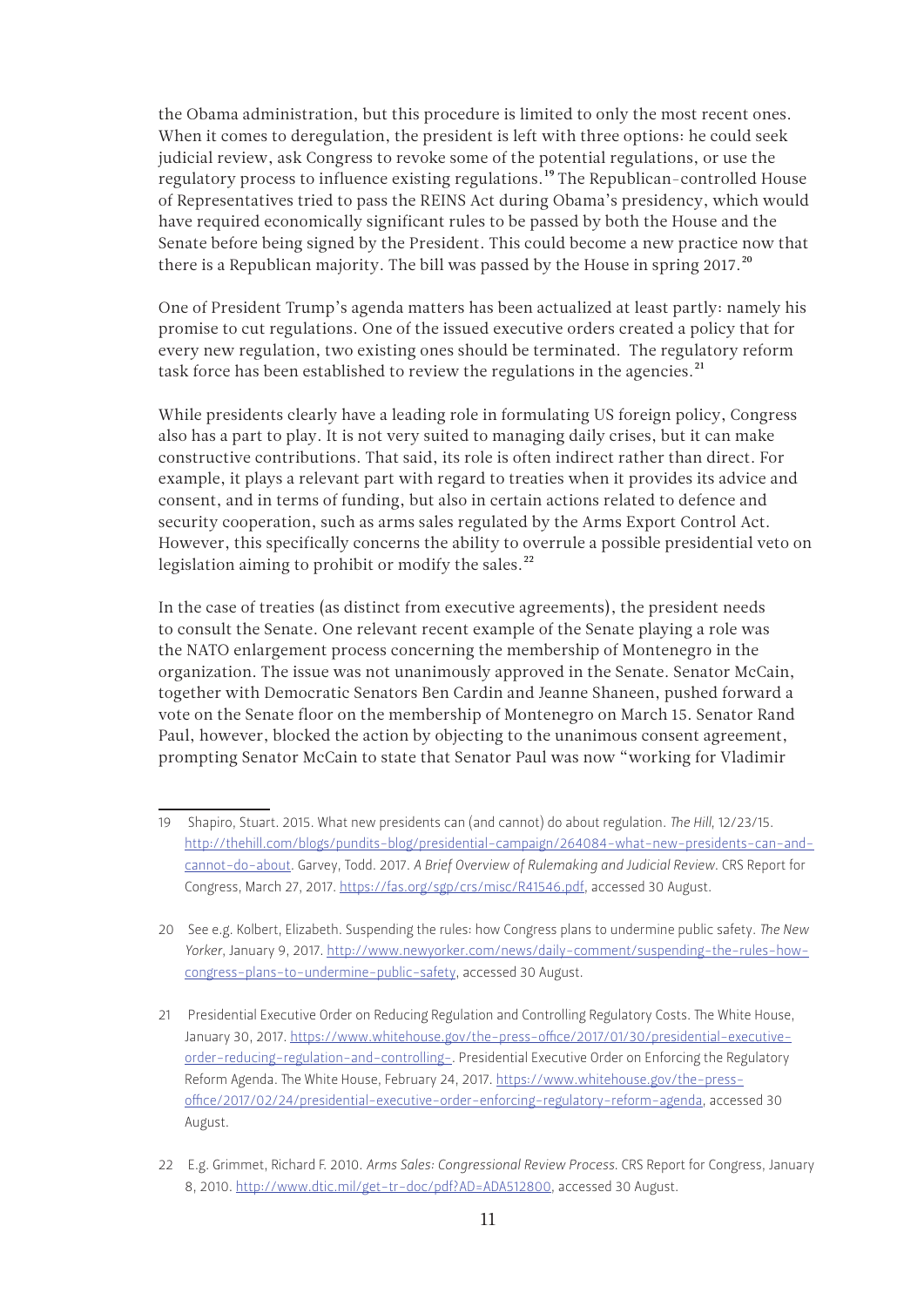Putin" by objecting to Montenegro being a part of NATO.<sup>23</sup> The Senate subsequently approved the issue by a vote of 97 to 2. The two opposing members, Mike Lee and Rand Paul, were both Republican Party members.

With regard to the further role of Congress in formulating US foreign policy, different activities come to mind. These could entail promoting US interests through legislative efforts, funding for the State Department, or "person-to-person" diplomacy conducted by the Senators.<sup>24</sup> Sanctions are also relevant in this context. The question concerns the kind of role that the US Congress is willing to assume, or the issues or initiatives it decides to forward or object to. Joseph Nye, who has written extensively on American leadership, the 2016 election, and political fragmentation, has also discussed the role of Congress and domestic politics. Nye argues how Congress has, for example, enacted laws violating the "international legal principle of sovereign immunity", which is a principle that protects American military and diplomatic personnel abroad, and foreign governments. In the past, for instance, the Senate has not been able to approve the UN Convention on the Law of the Sea, even when the US has been counting on it to support the freedom of navigation in the South China Sea to counter "provocations" by China. For several years, the US Congress also discouraged the US from fulfilling a significant commitment to back the reallocation of the IMF's voting quotas to China from Europe. Domestic opposition to putting a price on carbon emissions also makes it hard for the United States to take the lead in the battle against climate change.<sup>25</sup>

While the president can advance his agenda without Congress, he also needs to work with Congress to amend existing legislation or to enact new legislation, to implement a tax reform, and to authorize and appropriate. The committee hearings in Congress (whether on legislation, strategy, nominations or budget issues) are a significant setting for members of Congress to exert an influence on foreign policy issues, such as armed services or foreign relations.

<sup>23</sup> See Congressional Record, March 15 2017, S1830 (Accessed via Federal Digital System).

<sup>24</sup> Bruder, Jason. 2016. How Congress can protect the U.S. from Russia. *Politico*, 10/26/16. [http://www.](http://www.politico.com/agenda/story/2016/10/congresss-role-countering-russia-000225) [politico.com/agenda/story/2016/10/congresss-role-countering-russia-000225](http://www.politico.com/agenda/story/2016/10/congresss-role-countering-russia-000225), accessed 30 August.

<sup>25</sup> See Nye, Joseph. 2017. Will the Liberal Order Survive? The History of an Idea. *Foreign Affairs*. January/ February 2017 issue. <https://www.foreignaffairs.com/articles/2016-12-12/will-liberal-order-survive>, accessed 30 August.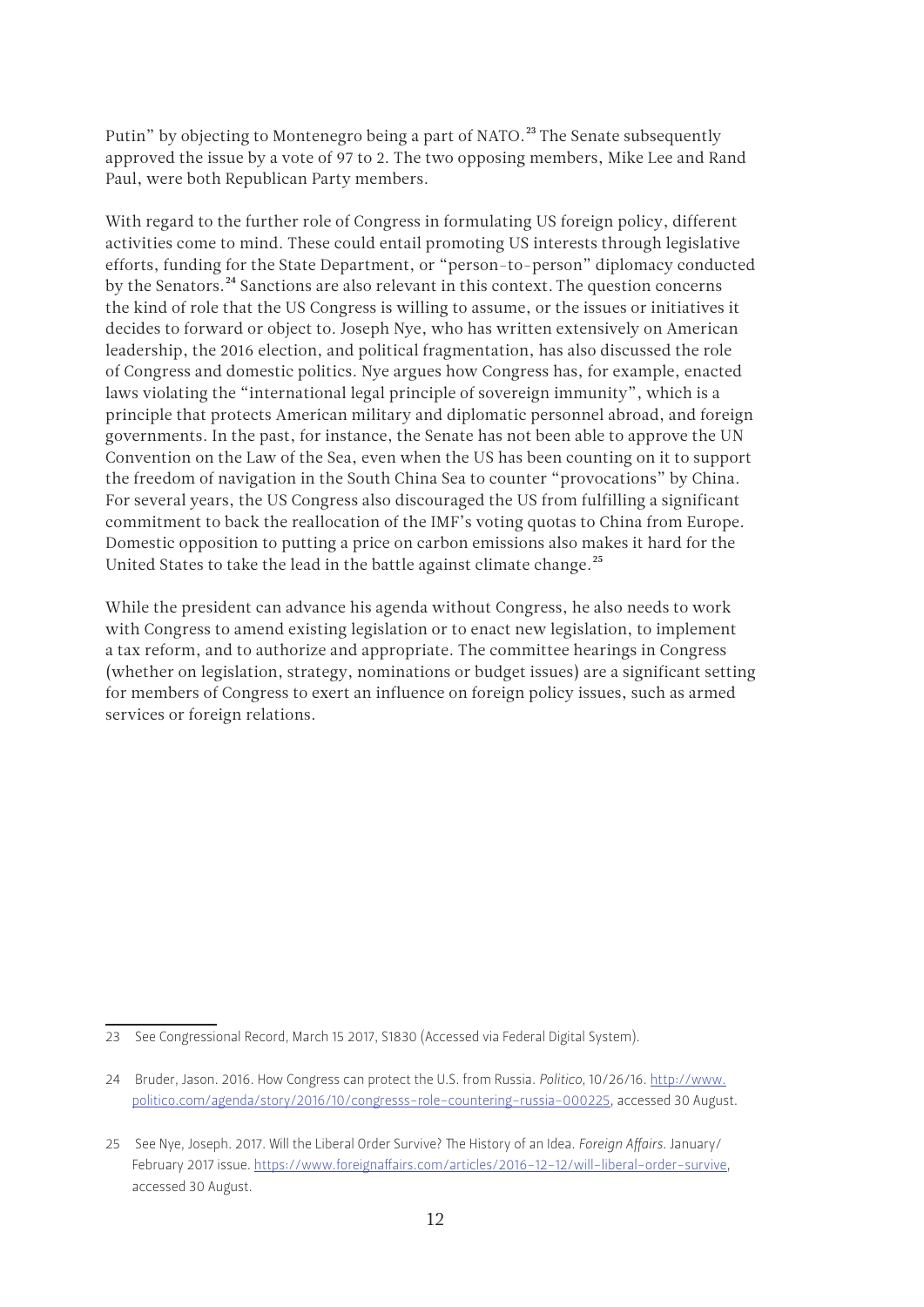#### <span id="page-12-0"></span>ADVANCING THE AGENDA AND POLITICAL PROCEDURES

At present, bills would be easier to pass in the House because of the majority rule, but it could end up being more difficult to get them through in the Senate, where the Republican majority is narrower and not filibuster-proof (minimum of 60 senators).<sup>26</sup> As mentioned by Sarah Binder, there are several ways in which the minority party can have an influence in the Senate, not only by withdrawing their consent, thereby getting the Senate Majority Leader to invoke a cloture rule (requiring 60 votes to proceed), but also by setting the agenda and getting the majority party (Republicans) on the record with their votes (and therefore publicly announcing their position), possibly highlighting the different stands within the party. Senators can offer possibly unrelated amendments to the bills, giving Democrats an opportunity to create discord among the Republicans and between the Senators and the White House. While the Republicans can then blame the Democrats for blocking President Trump's agenda, it is the majorities that are more often held responsible for inaction than minorities are held accountable for blocking them.<sup>27</sup>

When President Obama took office in 2009, Congress was able to pass 11 legislative priorities in the first 100 days, but the Democrats also had a considerable 59-senator majority. Before handing over the presidency, Obama noted in an interview on the TV programme *60 Minutes* how he had a strong majority in both Houses of Congress in the first two years and that the administration was productive in comparison to any administration since the 1960s. He also mentioned that the US political system allows one to do a number of things. However, in order to maintain the governing majority, bipartisanship – some common ground – between the Democrats and Republicans is needed.28 While President Obama signed legislation such as the Affordable Care Act on healthcare, it really gathered support only from the Democrats in Congress when the votes were counted.

During the divided government in the latter years of Obama's presidency, the Republicans adopted many tactics to obstruct Obama's agenda. Now that the same party holds the majority in Congress and the White House the situation is different. Whether any possible obstruction by the Democrats will matter more for the minority or the majority party in a negative sense remains to be seen. During President Obama's terms, obstruction of the political decision-making process and the ensuing gridlock was topical, but it was mainly between the parties. Now the focus is on intra-party tensions instead.

<sup>26</sup> The reconciliation process legislation requires only a simple majority but it is used only in consideration of a budget bill. See e.g. Carney, John. 2010. How Does Reconciliation Work In Congress? *Business Insider*, Jan. 17 2010. [http://www.businessinsider.com/how-does-reconciliation-work-in-congress-2010-](http://www.businessinsider.com/how-does-reconciliation-work-in-congress-2010-1?r=US&IR=T&IR=T) [1?r=US&IR=T&IR=T](http://www.businessinsider.com/how-does-reconciliation-work-in-congress-2010-1?r=US&IR=T&IR=T), accessed 30 August.

<sup>27</sup> Binder, Sarah. 2017. A Game Plan for Senate Democrats. *The New York Times*, The opinion pages, February 10, 2017. <https://www.nytimes.com/2017/02/10/opinion/a-game-plan-for-senate-democrats.html>, accessed 30 August.

<sup>28</sup> See Barack Obama: Eight Years in the White House. 60 Minutes *CBS News*. Correspondent Steve Kroft, Jan. 15, 2017. [http://www.cbsnews.com/news/60-minutes-barack-obama-eight-years-in-the-white](http://www.cbsnews.com/news/60-minutes-barack-obama-eight-years-in-the-white-house/)[house/](http://www.cbsnews.com/news/60-minutes-barack-obama-eight-years-in-the-white-house/), accessed 30 August.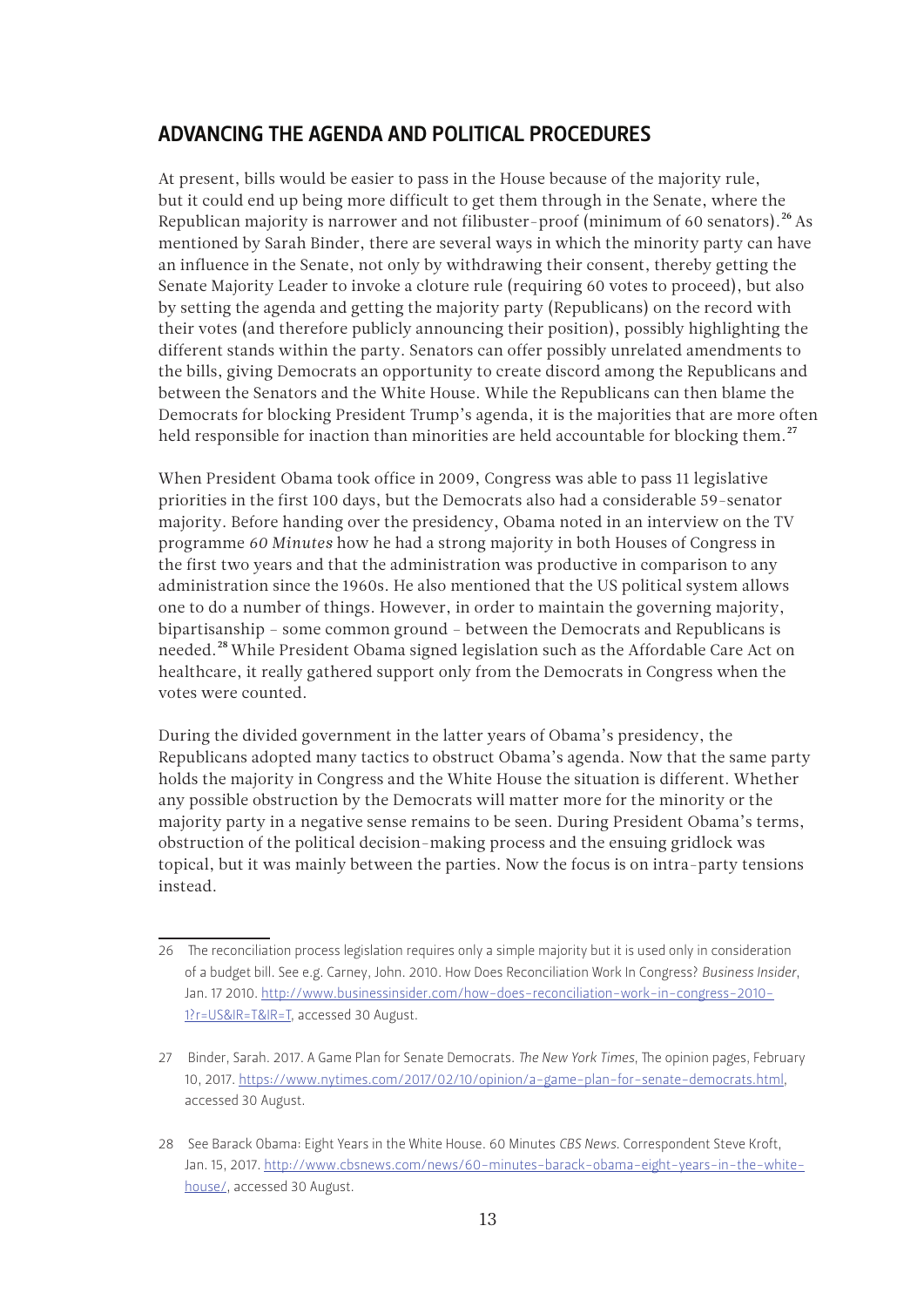While the Republicans controlling both Houses of Congress are keen to finally proceed with conservative legislative initiatives, struggles within the party seem to be inevitable. For example, in the early days of the government, the use of executive orders by President Trump has raised eyebrows within his own party as well.

The Federal Court decision overruling the first of President Trump's executive orders on immigrants coming from certain countries illustrates the limit of powers and the system of checks and balances. The members of Congress could also respond to President Trump's agenda with legislation. To this end, in response to Trump's action on immigration and refugees, a number of Democratic Senators introduced a bill in March 2017 "to nullify the effect of the recent Executive order regarding border security and immigration enforcement".<sup>29</sup> Whether the Republicans would act on this proposal by the Democrats when holding the majority in both the Senate and the House is another matter. President Trump issued a second, revised, ban in March. After a block by the circuit Court of Appeals, the administration has lodged an appeal with the Supreme Court over the travel ban case.<sup>30</sup> The Court allowed a part of the ban to go into effect. The Court will be considering the case later on.<sup>31</sup>

<sup>29</sup> See S.668 at Congress.gov<https://www.congress.gov/bill/115th-congress/senate-bill/668/text>, accessed 30 August.

<sup>30</sup> *Fox* News politics, June 12, 2017. [http://www.foxnews.com/politics/2017/06/12/9th-circuit-rules](http://www.foxnews.com/politics/2017/06/12/9th-circuit-rules-against-trump-travel-ban.html)[against-trump-travel-ban.html](http://www.foxnews.com/politics/2017/06/12/9th-circuit-rules-against-trump-travel-ban.html), accessed 30 August.

<sup>31</sup> E.g. Vogue de, Ariane. Supreme Court allows part of travel ban to take effect. *CNN*, June 27, 2017. http:// edition.cnn.com/2017/06/26/politics/travel-ban-supreme-court/index.html, accessed 30 August.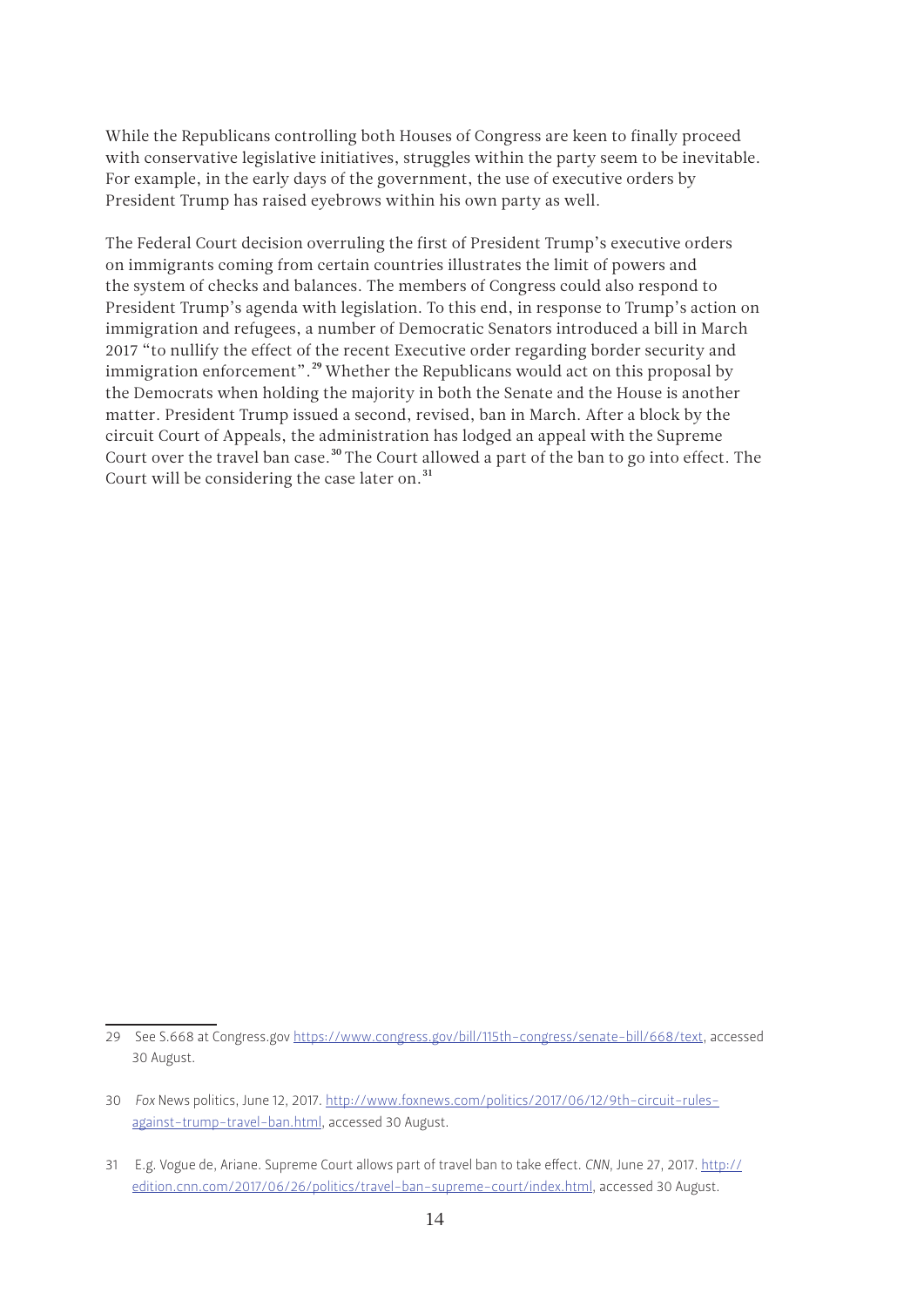#### <span id="page-14-0"></span>"DIVIDING" ISSUES AMONG THE REPUBLICANS

There are certain policy issues that the Republicans have largely agreed on, such as energy and tax reform, but there are also some issues pending that give rise to different opinions between the White House and Congressional Republicans. One of President Trump's campaign pledges has been to rebuild the military strength of the US.<sup>32</sup> Between 2010 and 2014, military spending decreased by  $21\%$  in real terms.<sup>33</sup> President Trump has duly proposed an increase to the defence budget for FY 2018.

The Senate passed by a vote of 89 to 8 The National Defence Authorization Act of 2018 that increases the military spending.<sup>34</sup> Republicans opposing the bill were senators Bob Corker, Mike Lee and Rand Paul.<sup>35</sup> The house has passed its measure earlier. With regard to the increase in defence spending, it should be noted that budget caps are still in place at the moment. President Obama signed "A Budget Control Act" in 2011 placing caps on federal spending until 2021, which also had an effect on military spending.<sup>36</sup> Lifting the congressionally issued spending caps was one of President Trump's campaign pledges.

<sup>32</sup> See Donald Trump's Contract with the American Voter. https://assets.donaldjtrump.com/\_landings/ contract/O-TRU-102316-Contractv02.pdf, accessed 30 August.

<sup>33</sup> See Perlo-Freeman, Sam, Fleurant, Aude, Wezeman, Pieter and Wezeman, Siemon. 2015. *Trends in world military expenditure*, 2015. SIPRI. https://www.sipri.org/publications/2016/sipri-fact-sheets/trendsworld-military-expenditure-2015, accessed 18 September.

<sup>34</sup> Ks. esim. Lardner, Richard. 2017. Senate backs bill to pump 700 billion into military. *Chicago Tribune*, September 18, 2017. [http://www.chicagotribune.com/news/nationworld/ct-defense-policy-bill-](http://www.chicagotribune.com/news/nationworld/ct-defense-policy-bill-20170918-story.html)[20170918-story.html](http://www.chicagotribune.com/news/nationworld/ct-defense-policy-bill-20170918-story.html), accessed 18 September. The funding is a two-step process as explained in the CRS report for Congress: "(1) enactment of an authorization measure that may create or continue an agency, program, or activity as well as authorize the subsequent enactment of appropriations; and (2) enactment of appropriations to provide funds for the authorized agency, program, or activity." See Heniff, Bill Jr. 2012. *Overview of the Authorization-Appropriation process*. CRS Report for Congress November 26, 2012. [https://](https://www.senate.gov/CRSpubs/d2b1dc6f-4ed2-46ae-83ae-1e13b3e24150.pdf) [www.senate.gov/CRSpubs/d2b1dc6f-4ed2-46ae-83ae-1e13b3e24150.pdf,](https://www.senate.gov/CRSpubs/d2b1dc6f-4ed2-46ae-83ae-1e13b3e24150.pdf) accessed 18 September.

<sup>35</sup> See the voting results here: [https://www.senate.gov/legislative/LIS/roll\\_call\\_lists/roll\\_call\\_vote\\_cfm.cfm](https://www.senate.gov/legislative/LIS/roll_call_lists/roll_call_vote_cfm.cfm?congress=115&session=1&vote=00199#position) [?congress=115&session=1&vote=00199#position](https://www.senate.gov/legislative/LIS/roll_call_lists/roll_call_vote_cfm.cfm?congress=115&session=1&vote=00199#position), accessed 18 September.

<sup>36</sup> Since its adoption, the legislation has also been modified. For example, in 2015 Congress passed the "Bipartisan Budget Act" that raised the caps for FY 2016 and 2017 and allocated funding for overseas contingency operations. Harrison, Todd. 2016. What has the Budget Control Act of 2011 Meant for Defence? Center for Strategic & International Studies. https://www.csis.org/analysis/what-has-budget-controlact-2011-meant-defense, accessed 30 August.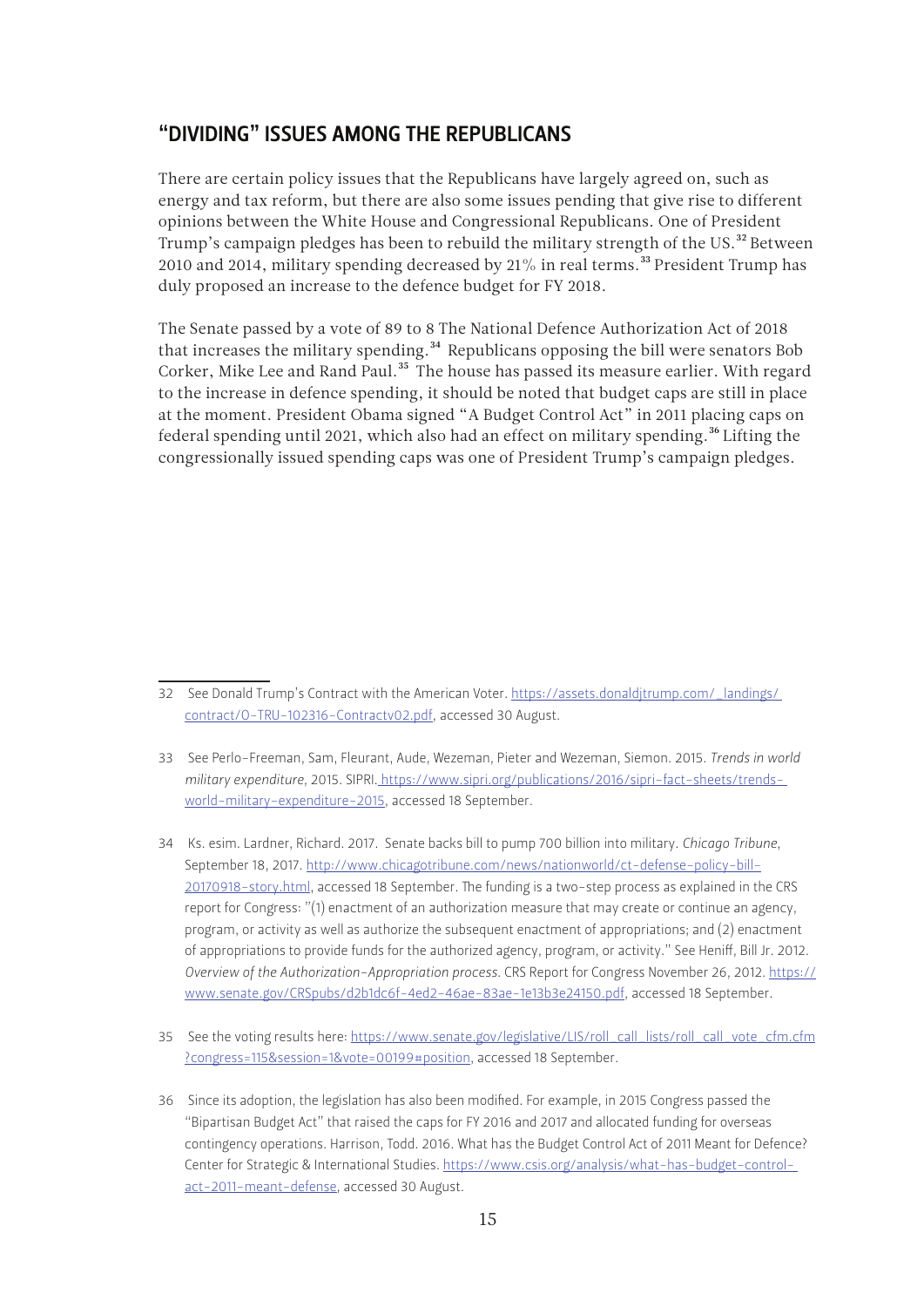The House has approved a Department of Defence Appropriation bill for FY 2018 to provide funding for national security.<sup>37</sup> The measure included funding for the border wall and increase in military spending. What will be finally enacted remains to be seen.

The president has also mentioned defunding the Department of State and agencies such as the Environmental Protection Agency (EPA) or institutions such as the UN, which was also implied in his budget proposal (for the fiscal year 2018). The president's proposal reflects the priorities of the administration but it is for Congress to decide on the frame for funding in the end. The bipartisan continuing resolution passed by Congress in May securing funding until September 2017 did not include cuts to EPA funding, for example.<sup>38</sup> The measure granted funding for military spending and border security with some limitations on what the money could be used for.<sup>39</sup> It remains to be seen what the budget for FY 2018 will look like after congressional consideration. For example, Senate Majority Leader Mitch McConnell has been reported as calling Trump's FY 2018 budget proposal "A New Foundation for American Greatness" that it is only a "recommendation".40

In connection with the president's 2018 budget blueprint earlier, Republican Senator Marco Rubio, for one, has already mentioned that he does not support the defunding of the international affairs budget and diplomatic efforts headed by the State Department because they are "integral to our [US] national security". Representative Steve Stivers, chairman of the National Republican Congressional Committee, whose aim is to sustain the House majority commented on this by saying, "A \$54 billion trade from domestic to defense spending — and I consider myself a defense hawk — I think that some of the

<sup>37</sup> See the U.S. House of Representatives Committee on Appropriations Press Release (July 27, 2017) "National Security Funding Bill Approved by the House." https://appropriations.house.gov/news/documentsingle. aspx?DocumentID=395040. DeBonis, Mike. 2017. House passes bill to boost defence, fund border wall. *Washington Post*, Powerpost, July 27, 2017. https://www.washingtonpost.com/news/powerpost/ wp/2017/07/27/house-passes-bill-to-boost-defense-fund-border-wall/?utm\_term=.18588c6aa531, accessed 30 August.

<sup>38</sup> Myer, Robinson. 2017. What Does Trump's Budget Mean for the Environment? *The Atlantic*, May 24, 2017. https://www.theatlantic.com/science/archive/2017/05/trump-epa-budget-noaa-climatechange/527814/, accessed 30 August.

<sup>39</sup> See e.g. Golshan, Taran. 2017. Congress just reached a funding deal to keep the government open. *Vox*, May 1, 2017. https://www.vox.com/2017/4/30/15496696/congress-funding-deal-government-open, accessed 30 August.

<sup>40</sup> For more on the comments by the GOP on the president's proposal, see "Bipartisan Pushback Greets Trump's Proposed Budget, Kate Davidson, Kristina Peterson and Natalie Andrews at Fox Business May 23, 2017. http://www.foxbusiness.com/features/2017/05/23/bipartisan-pushback-greets-trumpsproposed-budget1.html, accessed 30 August.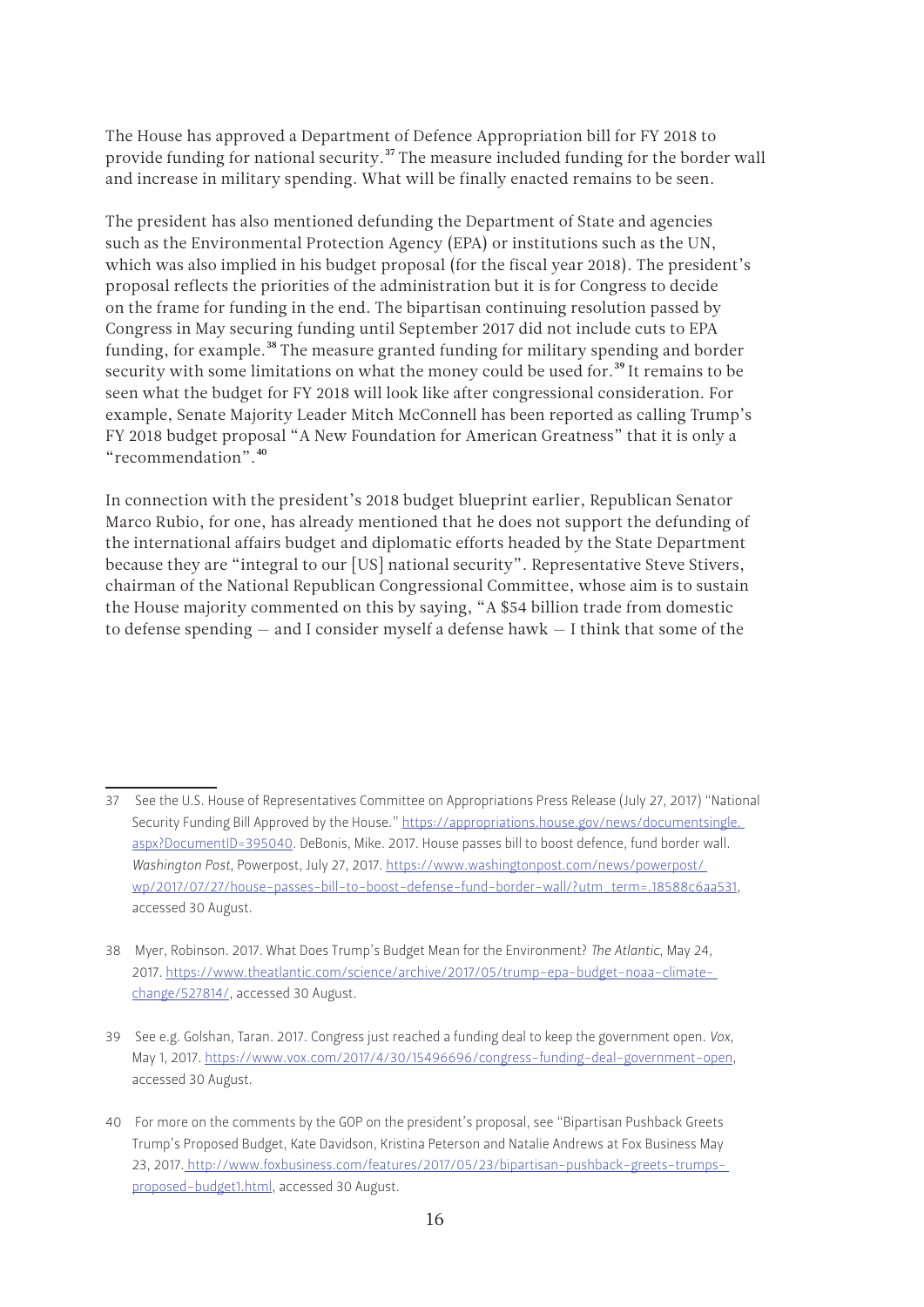cuts are a little drastic in certain places".41 The division also becomes more evident among members representing those states where the cuts are having the deepest effect. After the release of President's budget proposal, a group of 43 Senators (including six Republicans) criticised the budget cuts on the State Department and Foreign aid in contrast to boosting defence spending.<sup>42</sup>

In general, some of Trump's agenda items require strong state funding that can cause problems among the conservatives. Congress is also facing the question of the debt ceiling in the fall. President Trump and Democrats have somewhat surprisingly found a common ground on some of the fiscal policy issues including "a short term plan" to secure government funding and raise the borrowing limit of the government.<sup>43</sup>

The ongoing Congress committee investigations concerning election hacking and Russian involvement during the presidential election campaign are another issue causing tension. The question of election hacking has largely been missing from President Trump's policy agenda. Members of Congress have called for cooperation from the administration and its agencies over the issue. The chairman of the Senate Judiciary Committee, Charles Grassley, even threatened to block the nomination of Rod J. Rosenstein as Deputy Attorney General until such time as his committee received an FBI briefing on the issue.<sup>44</sup> Several congressional committees (Senate Intelligence and Judiciary, House Intelligence and Oversight) are conducting investigations into the alleged Russian interference in the US elections or Trump's campaign connections with Russia.<sup>45</sup> Previously, Michael Flynn, the then National Security Advisor in the Trump administration, offered his resignation because of claims he had not been "truthful" about his connections to the

- 42 Tritten, Travis J. 2017. 43 senators rally against Trump's foreign aid cuts. Washington Examiner, April 27, 2017. http://www.washingtonexaminer.com/43-senators-rally-against-trumps-foreign-aid-cuts/ article/2621494, accessed 30 August.
- 43 DeBonis, Mike, Snell, Kelsey, Rucker, Philip & Viebeck, Elise. 2017. Trump sides wiht Democrats on Fiscal issues, throwing Republican plans into chaos. T*he Washington Post*, PowerPost, September 7, 2017. https:// www.washingtonpost.com/powerpost/house-prepares-for-harvey-relief-vote/2017/09/06/62919058- 92fc-11e7-89fa-bb822a46da5b\_story.html?utm\_term=.7c13ba46d16e, accessed 18 September.
- 44 Demirjian, Karoun and O'Keefe, Ed. 2017. Members of Congress demand cooperation from administration on Trump-Russia probe. *The Washington Post*, PowerPost, March 15, 2017. https://www. washingtonpost.com/powerpost/is-there-an-investigationgraham-demands-answers-from-fbi-onrussia/2017/03/15/9d98c330-097a-11e7-93dc-00f9bdd74ed1\_story.html?utm\_term=.d943af46e06e, accessed 30 August.
- 45 For more about the details, see e.g. Uhrmacher, Kevin and Soffen, Kim. 2017. A guide to five major investigations of the Trump campaign's possible ties to Russia. *The Washington Post,* May 30, 2017. https:// www.washingtonpost.com/graphics/national/trump-russia-investigations/?utm\_term=.a23b1d00b19f, accessed 30 August.

<sup>41</sup> Quoted in Breshan, John, Ferris, Sarah, Scholtes, Jennifer. 2017. Republicans pan Trump budget. *Politico*, 03/16/2017. http://www.politico.com/story/2017/03/trump-budget-republicans-capitol-hill-236146, accessed 30 August. Rubio's comments on President's Budget Blueprint, Mar 16, 2017. http://www.rubio. senate.gov/public/ index.cfm/press-releases?ID=AF526B5B-E994-4013-87DB-112B798CEED1, accessed 30 August.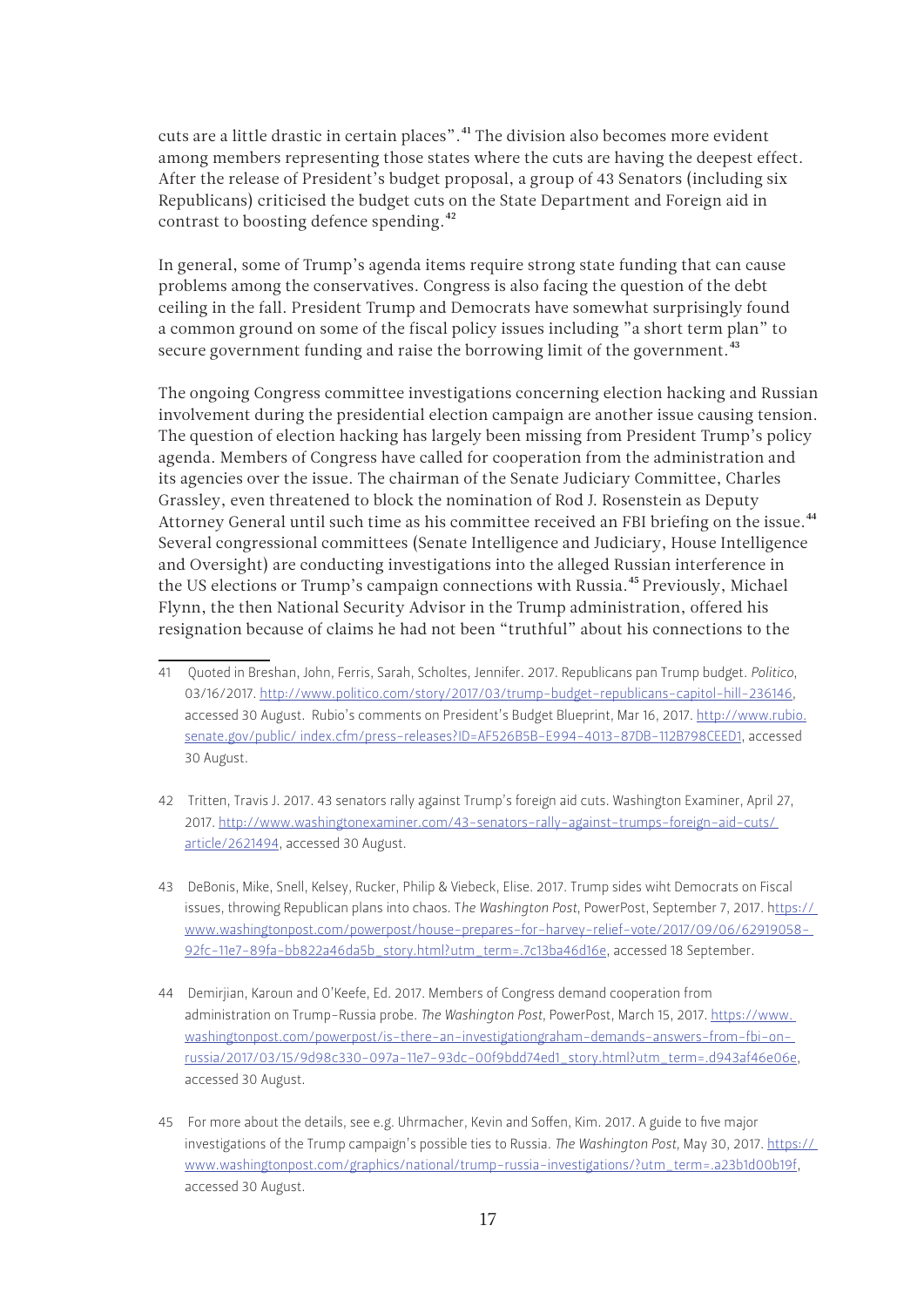<span id="page-17-0"></span>Russian embassy.46 A special prosecutor has also been appointed to investigate. Robert Mueller, former head of the FBI, was appointed "to serve as Special Counsel to oversee the previously-confirmed FBI investigation of Russian government efforts to influence the 2016 presidential election and related matters".47 The ongoing investigation has not been without its own dramatic twists and turns as both Attorney General Jeff Sessions and chairman of the House Intelligence Committee Denis Nunes have withdrawn from the investigations.

<sup>46</sup> See e.g. Collinson, Stephen. 2017. Flynn's resignation doesn't end controversy surrounding White House. *CNN*, February 14, 2017. http://edition.cnn.com/2017/02/14/politics/michael-flynn-russia-resignationpolitics/index.html, accessed 30 August.

<sup>47</sup> See Department of Justice. Appointment of a Special Counsel. May 17, 2017. https://www.justice.gov/opa/ pr/appointment-special-counsel, accessed 30 August.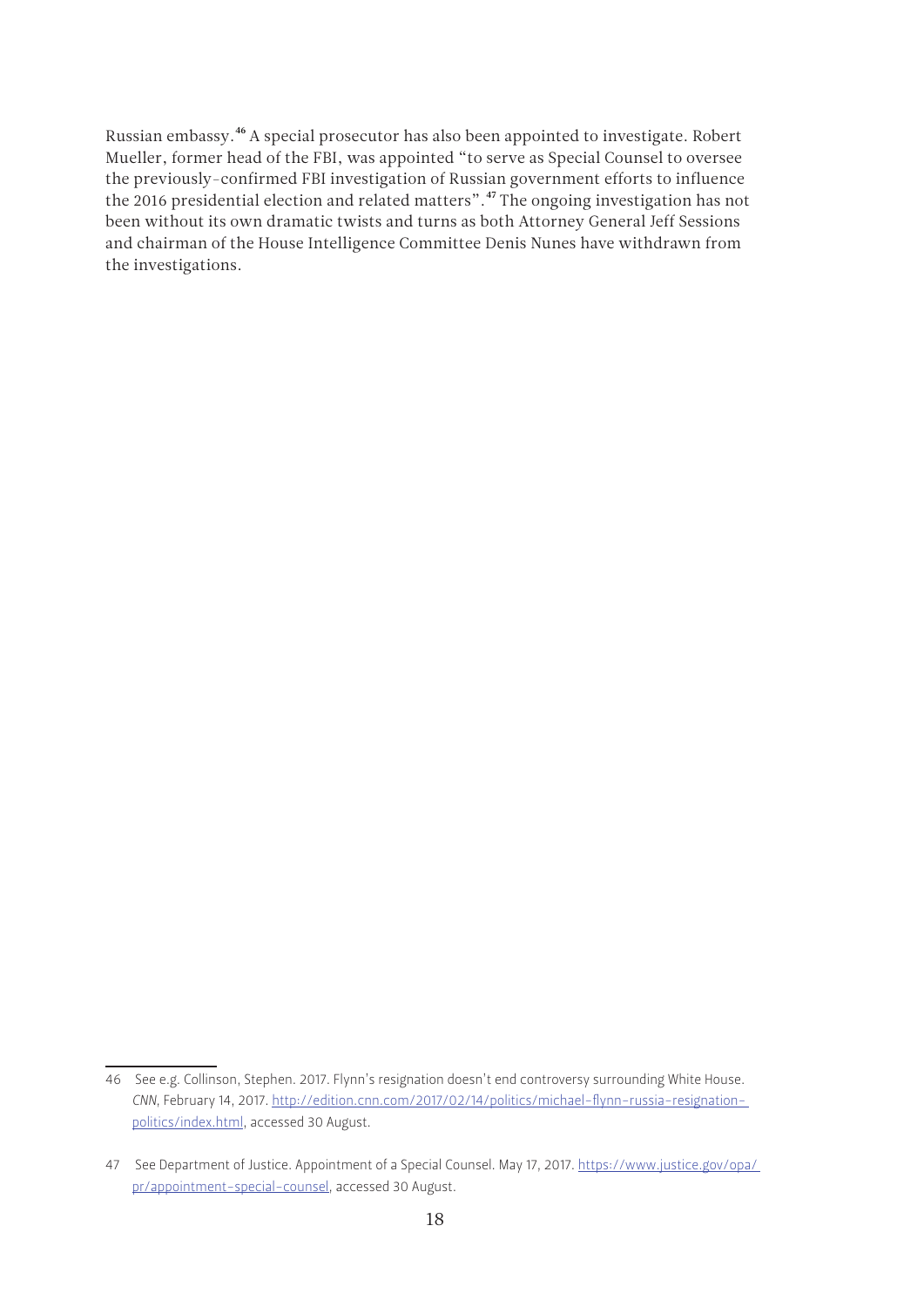### THE FOREIGN POLICY OF THE REPUBLICAN GOVERNMENT

Thus far, the foreign policy decisions or lines taken by the Trump administration have caused some disarray. For example, the proposed budget cuts in relevant departments, and the emphasis on hard rather than soft power in light of the increase in military spending while cutting the State Department budget have raised discussion. The same goes for the dwindling US commitment to multilateral organizations and treaties, although in this respect the issue of US commitment to NATO is nothing new. It was actually inscribed in a resolution during the NATO summit in Wales 2014 that member countries should fulfill the two per cent requirement for defence spending.<sup>48</sup> A visit by President Trump to Brussels did not entirely dispel doubts about the US commitment, however. In his remarks, Trump again highlighted the two per cent minimum spending, but did not mention the collective defence article in particular.<sup>49</sup> In a joint press conference held in Washington on June 9, 2017 together with the President of Romania, President Trump seemed to confirm his administration's commitment when answering a question about collective defence and whether the United States should act in regard to Article 5.<sup>50</sup>

There have been some indications that the US would seek to diminish its contributions to or withdraw from multilateral organizations and certain international treaties, such as the Paris climate accord. The funding for and US commitment to the United Nations has also been under consideration. This was also implied in the president's FY 2018 budget, formulated as "The Budget also renews attention on the appropriate U.S. share of international spending at the United Nations, at the World Bank, and for many other global issues where the United States currently pays more than its fair share".<sup>51</sup> The US commitment to the UN has also been taken up by members of Congress. Republican Party Representative Mike Rogers introduced a bill entitled "American Sovereignty Restoration Act of 2017" in January 2017 aiming "to end the membership of the United States in the United Nations".<sup>52</sup> Congress has previously attached some reform initiatives or conditions to the UN funding, and this option seems to be on the table once again.<sup>53</sup>

- 51 See Budget of the U.S. Government. A New Foundation for American Greatness. Fiscal Year 2018. Office of Management and Budget, p. 13.
- 52 See H.R.193 <https://www.govtrack.us/congress/bills/115/hr193/text>, accessed 30 August.
- 53 See the summary of State and Foreign Operations Bill for FY 2018 as Reported by the House Appropriations Committee. https://appropriations.house.gov/news/documentsingle.aspx?DocumentID=394988, accessed 30 August.

<sup>48</sup> See the Wales Summit Declaration at http://www.nato.int/cps/ic/natohg/official\_texts\_112964.htm, accessed 30 August.

<sup>49</sup> See Remarks by President Trump at NATO unveiling of the Article 5 and Berlin Wall memorials, May 25, 2017. [https://www.whitehouse.gov/the-press-office/2017/05/25/remarks-president-trump-nato-unveiling](https://www.whitehouse.gov/the-press-office/2017/05/25/remarks-president-trump-nato-unveiling-article-5-and-berlin-wall)[article-5-and-berlin-wall,](https://www.whitehouse.gov/the-press-office/2017/05/25/remarks-president-trump-nato-unveiling-article-5-and-berlin-wall) accessed 30 August.

<sup>50</sup> See Remarks by President Trump and President Iohannis of Romania in a Joint Press Conference. June 9, 2017. [https://www.whitehouse.gov/the-press-office/2017/06/09/remarks-president-trump-and](https://www.whitehouse.gov/the-press-office/2017/06/09/remarks-president-trump-and-president-iohannis-romania-joint-press)[president-iohannis-romania-joint-press](https://www.whitehouse.gov/the-press-office/2017/06/09/remarks-president-trump-and-president-iohannis-romania-joint-press), accessed 30 August.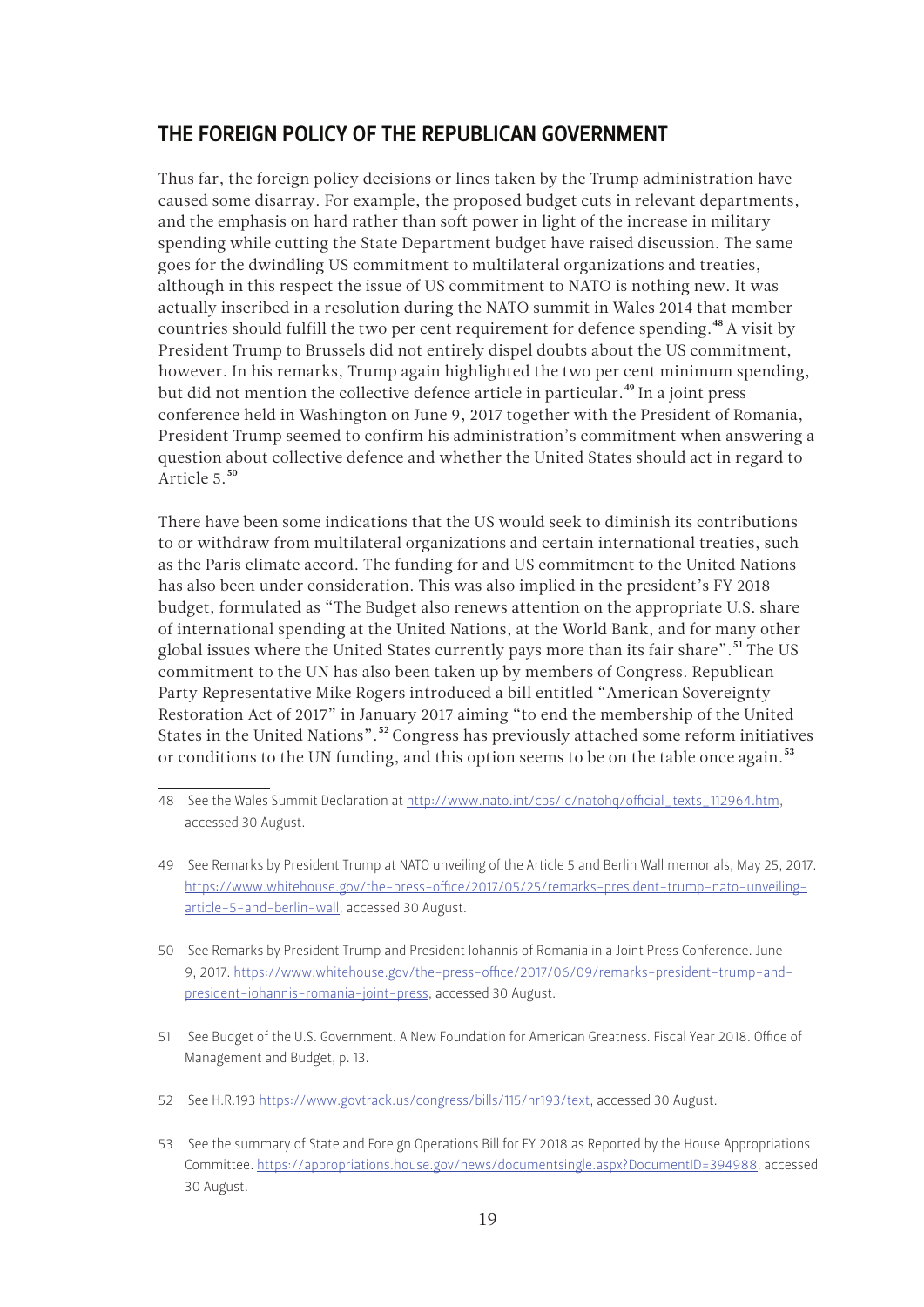Decreasing UN funding has also cropped up on the Republican agenda before and would now be more likely to move forward because of the Republican majority. However, recently the Republican controlled Senate Appropriations committee voted to fund U.N. Climate agency.<sup>54</sup> The UN funding is based on membership of and voluntary allocations for the UN organizations. The State and Foreign operations bill for FY 2018, reported by the House Appropriations Committee in July, 2017, suggested decreased funding for "assessed payments to the United Nations and international organizations" compared to the 2017 level. Funding for international security assistance and United States Agency for International Development (USAID) would be similarly decreased compared to the FY 2017 according to the appropriation bill as reported.<sup>55</sup>

During his speech<sup>56</sup> at the Department of State, Secretary of State Rex Tillerson clarified the "America first" thinking in US foreign policy. According to Tillerson, it means securing the nation and protecting the people. It combines the maintenance of values and economic prosperity: "So it's foreign policy projected with a strong ability to enforce the protection of our freedoms with a strong military". Tillerson gives the impression that alliances matter to the United States, but that the imbalance should be redressed. The interesting departure from Obama's foreign policy seems to concern the status of values. Whereas President Obama's emphasis was on promoting values through international institutions and agreements and in bilateral relations, this seems to be called into question now. Tillerson formulated matters as follows: "But I think it is – I think it's really important that all of us understand the difference between policy and values, and in some circumstances, we should and do condition our policy engagements on people adopting certain actions as to how they treat people. They should. We should demand that. But that doesn't mean that's the case in every situation". It remains to be seen in which contexts this will indeed be the case.

The control of government by the same party may be beneficial in terms of executive nominations having foreign policy implications or toning down the differences in policymaking, and advancing the shared "party" priorities in all relevant policy areas. The budget is also highly relevant in this respect. Problems in conducting foreign policy could stem from staff shortages, particularly in the State Department. There are many open positions with no nominees announced, including the position of US Ambassador to Finland.<sup>57</sup> There has been also many changes in positions of the president's cabinet and personnel.

<sup>54</sup> Cama, Timothy. 2017. Senate panel votes to fund UN climate agency. *The Hill*, 09/07/17. http://thehill.com/ policy/energy-environment/349693-senate-panel-votes-to-fund-un-climate-agency, accessed 18 September.

<sup>55</sup> See press release (July 19, 2017) Appropriations Committee Releases Fiscal Year 2018 State and Foreign Operations Bill. https://appropriations.house.gov/news/documentsingle.aspx?DocumentID=395027, accessed 30 August.

<sup>56</sup> See his remarks at <https://www.state.gov/secretary/remarks/2017/05/270620.htm>, accessed 30 August.

<sup>57</sup> *The Washington Post* keeps a record of the nominees; see [https://www.washingtonpost.com/graphics/](https://www.washingtonpost.com/graphics/politics/trump-administration-appointee-tracker/database/) [politics/trump-administration-appointee-tracker/database/](https://www.washingtonpost.com/graphics/politics/trump-administration-appointee-tracker/database/), accessed 30 August.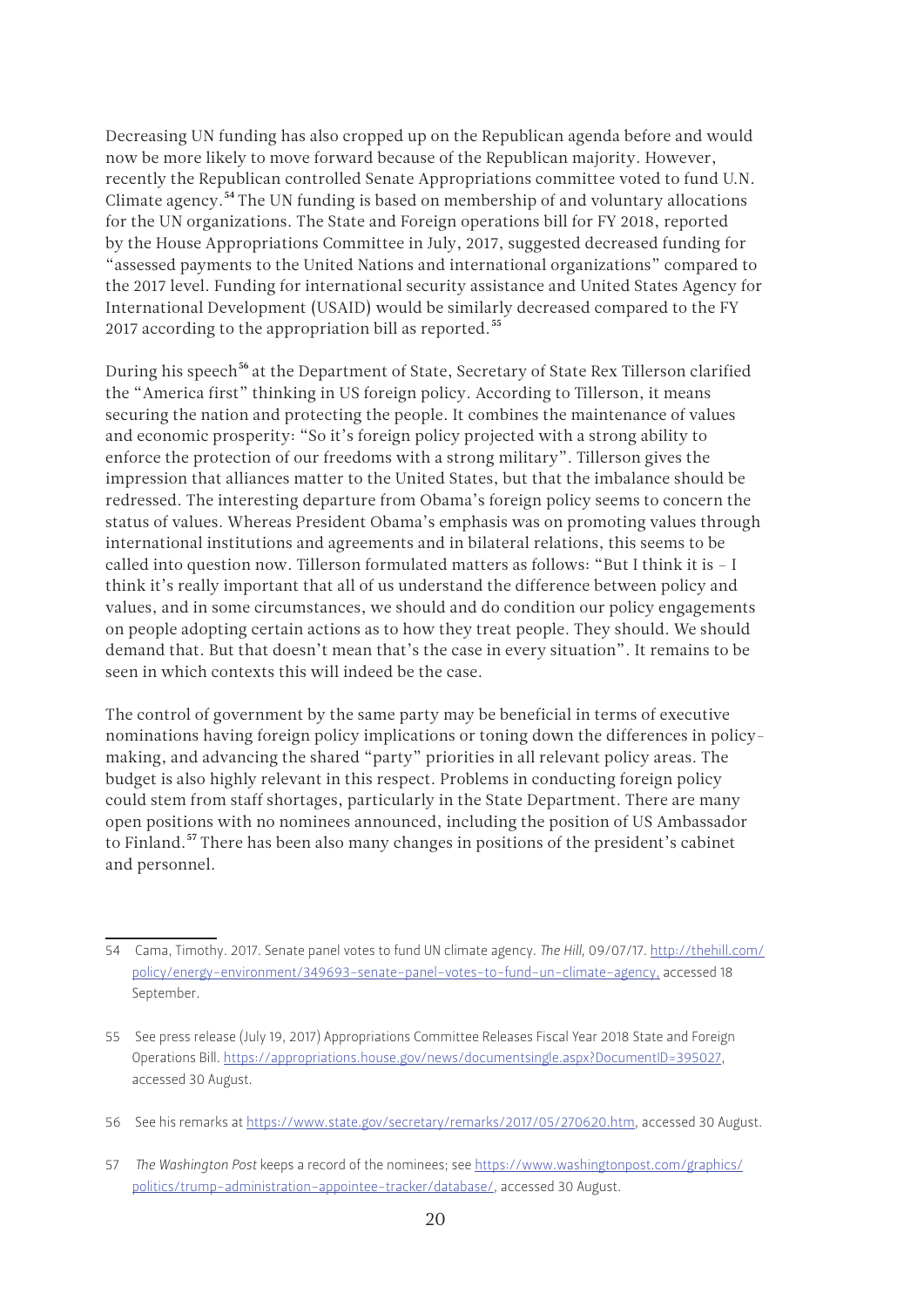Public opinion counts in the United States in both domestic and foreign policy, not only in terms of policy options but also in the power relations between Congress and the president. Both should communicate with the public and try to exert an influence in that way. However, this could also be a restricting factor. After George W. Bush's presidency, there was scope for Barack Obama to campaign with a pledge to withdraw from Iraq. In this regard, the pendulum has swung back and forth between more interventionist and more isolationist policies. In recent years, popular opinion in the US has been characterized by "war weariness" and limited participation in world affairs. According to a Pew Research Center poll conducted in May 2016, public opinion was divided over what America's place in the world should be. More than half of Americans were of the opinion that it would be better for the US to just take care of its own problems and to let other countries take care of theirs. At the same time, however, public support for defence spending has increased.<sup>58</sup> The US missile strikes in response to the reports of use of chemical weapons in Syria were also supported by a clear majority of Americans (58% to 36%) according to another Pew Research Center poll.<sup>59</sup> At the time of Obama presidency, possible military action against Syria was unpopular among members of both parties, as well as the public, and despite some proposals<sup>60</sup>, Congress did not proceed with the issue. The development of public opinion about Trump's presidency will be interesting to follow from the perspective of balancing between the "America first" attitude and the US role in the international dilemma. In addition to the military action in Syria, the Trump administration imposed new sanctions on Syrian government workers after the chemical attacks.<sup>61</sup>

A discussion has already centred on whether the Trump administration's foreign policy is becoming more mainstream in its policy issues. One issue concerns his cabinet members. It has been reported that prior to the recent US military attack in Syria, Trump relied on intelligence from the conventional quarter including his Secretaries of State and Defence, National Security Adviser and Joint Chiefs of Staff. Steve Bannon, Trump's senior adviser, was also removed from the National Security Council previously before leaving the government altogether.<sup>62</sup> This was not necessarily because of the party or domestic influence, but rather because the pending circumstances called for compromise.

<sup>58</sup> See the poll at [http://www.people-press.org/2016/05/05/public-uncertain-divided-over-americas](http://www.people-press.org/2016/05/05/public-uncertain-divided-over-americas-place-in-the-world/)[place-in-the-world/](http://www.people-press.org/2016/05/05/public-uncertain-divided-over-americas-place-in-the-world/), accessed 30 August.

<sup>59</sup> Pew Research Center. Public Supports Syria Missile Strikes, but Few See a 'Clear Plan' for Addressing Situation. April 12, 2017. [http://www.people-press.org/2017/04/12/public-supports-syria-missile](http://www.people-press.org/2017/04/12/public-supports-syria-missile-strikes-but-few-see-a-clear-plan-for-addressing-situation/)[strikes-but-few-see-a-clear-plan-for-addressing-situation/](http://www.people-press.org/2017/04/12/public-supports-syria-missile-strikes-but-few-see-a-clear-plan-for-addressing-situation/), accessed 30 August.

<sup>60</sup> S.J. Res. 21 "Authorization for the Use of Mlitary Force Against the Government of Syria to Respond to Use of Chemical Weapons. https://www.congress.gov/bill/113th-congress/senate-joint-resolution/21, accessed 30 August.

<sup>61</sup> Davis Hirschfeld, Julia. 2017. U.S. Imposes Sanctions on Syrian Government Workers After Sarin Attack. *The New York Times*, April 24, 2017. [https://www.nytimes.com/2017/04/24/world/middleeast/trump-syria](https://www.nytimes.com/2017/04/24/world/middleeast/trump-syria-chemical-weapons-missiles-sanctions.html?_r=0)[chemical-weapons-missiles-sanctions.html?\\_r=0](https://www.nytimes.com/2017/04/24/world/middleeast/trump-syria-chemical-weapons-missiles-sanctions.html?_r=0), accessed 30 August.

<sup>62</sup> See the discussion in Karni, Annie. 2017. Trump's foreign policy goes mainstream. *Politico*, 10/4/17. [http://](http://www.politico.com/story/2017/04/donald-trump-foreign-policy-mainstream-staffers-237046) [www.politico.com/story/2017/04/donald-trump-foreign-policy-mainstream-staffers-237046,](http://www.politico.com/story/2017/04/donald-trump-foreign-policy-mainstream-staffers-237046) accessed 30 August.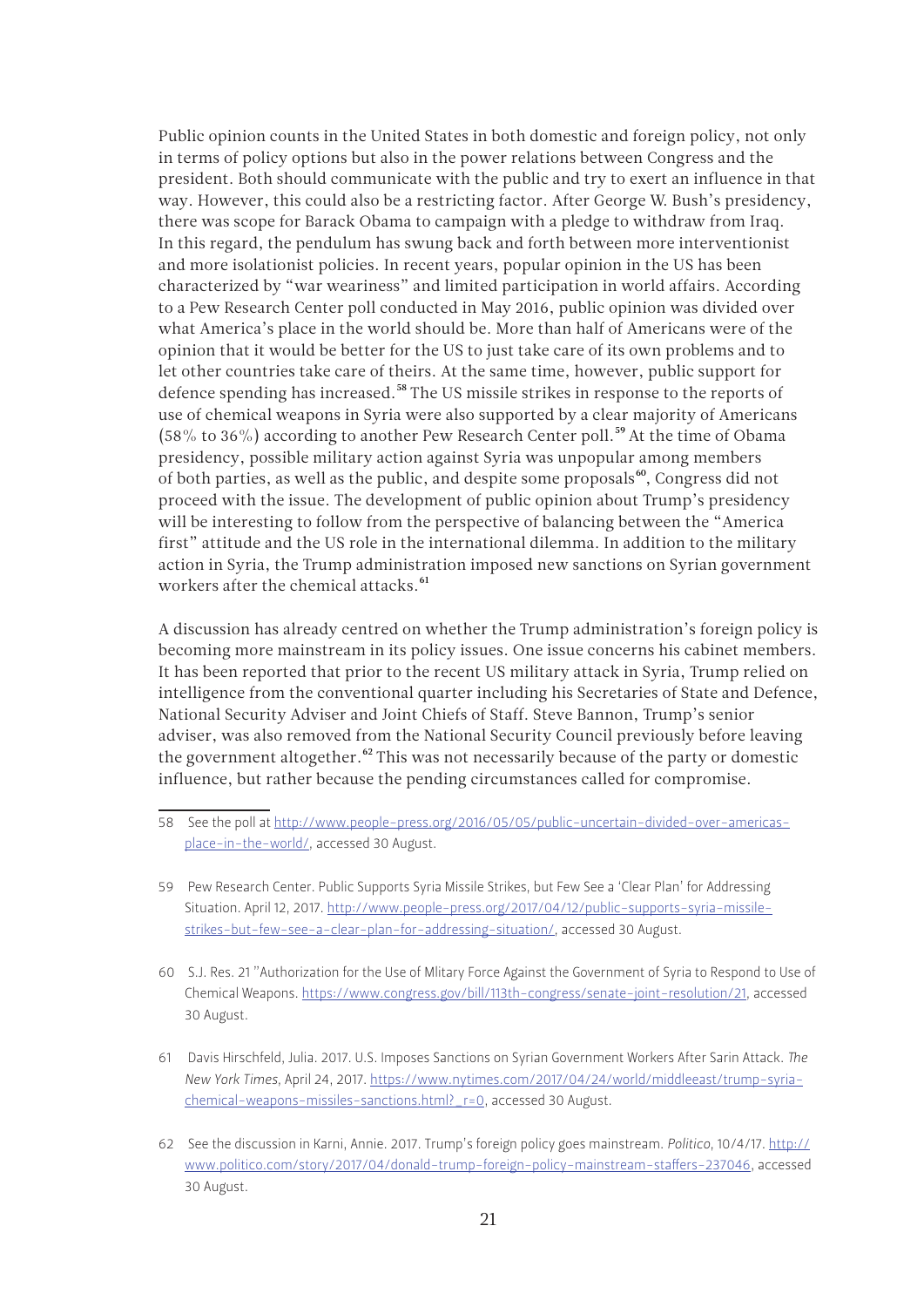<span id="page-21-0"></span>In his actions against terrorism, President Trump could arguably rely on the authorization for the use of military force issued by Congress in the aftermath of the 9/11 terrorist attacks with no clear termination of the resolution in sight, not to mention his constitutional powers as the Commander-in-Chief. The president issued a memorandum "to defeat the Islamic State of Iraq and Syria" on January 28, 2017. It may happen that the 115th Congress will proceed to enact a new authorization against ISIS, as pointed out by professor of US politics Andrew Rudalevige.<sup>63</sup> Secretary of Defence James Mattis mentioned while testifying in Congress in the Senate Defence Appropriations subcommittee that Congress could have a debate and vote on the issue. Recently, Republican Congress members have introduced H.J.Res. 89 "To authorize the use of United States Armed Forces against al-Qaeda, the Taliban, the Islamic State of Iraq and Syria, successor organizations, and associated forces".<sup>64</sup> The reason why Congress could act now is that the Court has not tackled the issue of the War Powers Resolution to date. But it could do so in the future when the use of armed force possibly becomes more expansive.<sup>65</sup>

To date, Congress has taken certain actions to curb the powers of the president. The sanctions bill curbing the president's power to lift sanctions on Russia was already mentioned. In addition, the Republican majority House and its Committee on appropriation approved an amendment that would repeal the 2001 authorization for use of military force for the first time. The final version of the bill (H.R. 3219), however, watered down the proposal made by Representative Barbara Lee during the committee consideration 66

<sup>63</sup> See more about the discussion why Congress could act now in Andrew Rudalevige. 2017. Congress may give Trump legal authority to fight the Islamic State. *The Washington Post*, Monkey Cage analysis, March 27, 2017. https://www.washingtonpost.com/news/monkey-cage/wp/2017/03/27/congress-may-give-trumpthe-authority-to-fight-the-islamic-state-which-it-says-he-already-has/?utm\_term=.4de33466908d, accessed 30 August.

<sup>64</sup> See the text of the resolution at: [https://www.congress.gov/bill/115th-congress/house-joint](https://www.congress.gov/bill/115th-congress/house-joint-resolution/89/text?q=%7b%22search%22%3A%5b%22authorization+use+military+force%22%5d%7d&r=2)[resolution/89/text?q={%22search%22%3A\[%22authorization+use+military+force%22\]}&r=2](https://www.congress.gov/bill/115th-congress/house-joint-resolution/89/text?q=%7b%22search%22%3A%5b%22authorization+use+military+force%22%5d%7d&r=2), accessed 30 August.

<sup>65</sup> See fn. 63.

<sup>66</sup> Wire, Sarah D. Rep. Barbara Lee won't get her vote after all. Los Angeles Times, July 19, 2017. [http://](http://www.latimes.com/politics/essential/la-pol-ca-essential-politics-updates-rep-barbara-lee-s-war-authorization-1500478826-htmlstory.html) [www.latimes.com/politics/essential/la-pol-ca-essential-politics-updates-rep-barbara-lee-s-war](http://www.latimes.com/politics/essential/la-pol-ca-essential-politics-updates-rep-barbara-lee-s-war-authorization-1500478826-htmlstory.html)[authorization-1500478826-htmlstory.html,](http://www.latimes.com/politics/essential/la-pol-ca-essential-politics-updates-rep-barbara-lee-s-war-authorization-1500478826-htmlstory.html) accessed 19 September.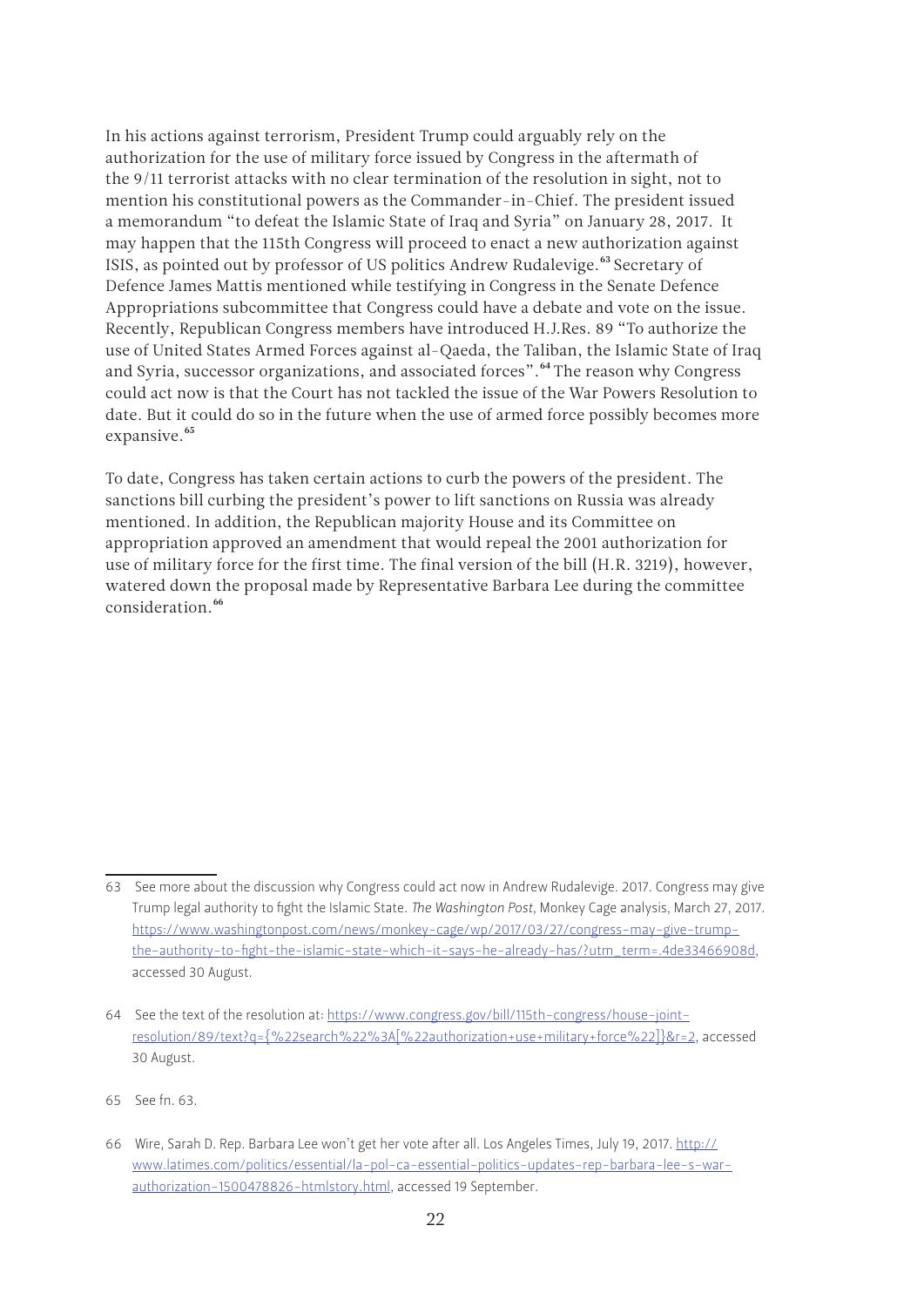# CONCLUDING REMARKS

In order for the Republicans to advance their agenda, they need to be on the same page. In this sense, communication between the White House and the Capitol is key. Republican members of Congress have complained that they were not consulted on some of the early executive orders. In effect, within his first 100 days, Trump issued more executive orders than any president since Harry S. Truman, and signed more bills into law than the previous five presidents.<sup>67</sup> Despite the numbers, substantive legislative victories are still pending at the time of writing. The first attempts to pass the healthcare repeal and replacement failed, indicating that not enough pre-work had been done to ensure that sufficient votes existed. The House managed to vote on the issue by 217 to 213 on May 4, 2017.<sup>68</sup> All of the Democrats and 20 Republicans voted against. Further attempts to pass proposals on healthcare failed in the Senate because Republicans did not managed to gather 51 votes despite their majority.<sup>69</sup>

Domestic politics can also have foreign policy implications and throw a strategy off course. Moreover, the effects are not necessarily always direct, as in 2013 when President Obama had to cancel his trip to Asia because of the budget battles with congressional Republicans that threatened to shut down the government.70

President Trump has no previous political experience in Congress. It will be interesting to see whether Vice President Mike Pence with his long track record will take more active lead in building up relations in the same way that Vice President Joe Biden did during the Obama presidency. The delegation of power could turn out to be a strengthening factor or a negative one. In a situation in which the president is "weak", the powers of Congress could be reinforced in both domestic and foreign policy. The power to set the agenda(s) could be transferred to the Republicans in Congress. However, in general, Congress enjoys relatively low confidence among the American public. According to the average figures published online in a Real Clear Politics poll accessed on August 9, 2017, Congressional Job approval ratings indicated 15% approval, and 73.3% disapproval.<sup>71</sup> The president also has relatively low popularity ratings among the general public, and it

<sup>67</sup> Cohen, Marshall and Payson-Denney, Wade. 2017. By the numbers: How Trump stacks up after 100 days. *CNN*, May 1, 2017. [http://edition.cnn.com/2017/04/29/politics/donald-trump-100-days-data/,](http://edition.cnn.com/2017/04/29/politics/donald-trump-100-days-data/) accessed 30 August.

<sup>68</sup> See more at [http://www.foxnews.com/politics/2017/05/04/obamacare-replacement-bill-approved-in](http://www.foxnews.com/politics/2017/05/04/obamacare-replacement-bill-approved-in-house.html)[house.html](http://www.foxnews.com/politics/2017/05/04/obamacare-replacement-bill-approved-in-house.html), accessed 30 August.

<sup>69</sup> Klein, Ezra. 2017. The Gop's massive health care failures, explained. *Vox*, July 28, 2017. https://www.vox. com/health-care/2017/7/28/16055284/gop-massive-health-care-failures-explained, accessed 30 August.

<sup>70</sup> Chollet, Derek. 2016. *The Long Game. How Obama Defied Washington and Redefined America's Role in the World*. New York: Public Affairs.

<sup>71</sup> See, [http://www.realclearpolitics.com/epolls/other/congressional\\_job\\_approval-903.html,](http://www.realclearpolitics.com/epolls/other/congressional_job_approval-903.html) accessed 30 August.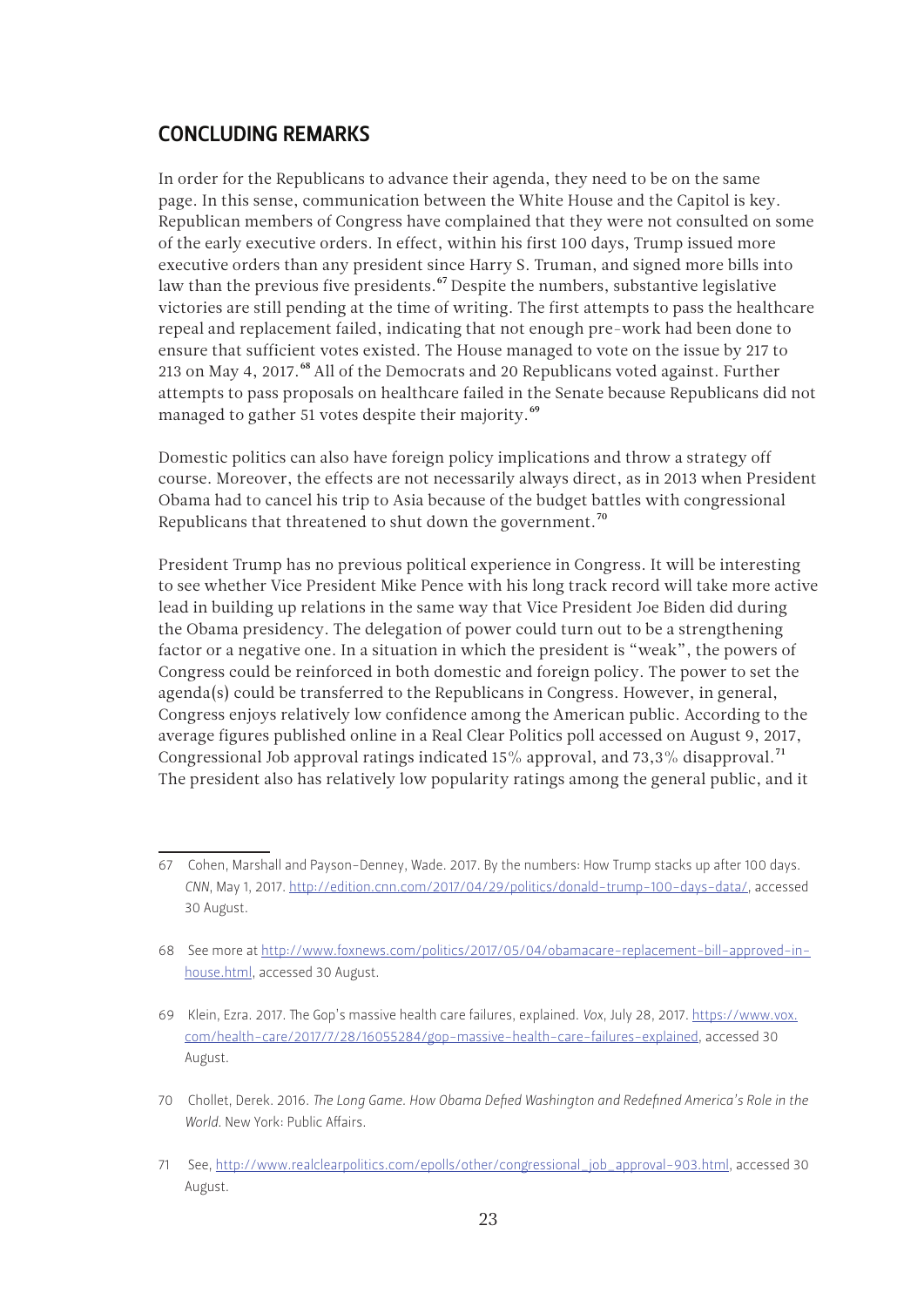has recently been claimed that his "base seems to be eroding".<sup>72</sup> Public support is often considered to constitute "leverage" for the president in regard to Congress.<sup>73</sup> It seems that the lack of leadership has complicated fulfilling the agenda and how issues proceed. The public opinion matters also in the relationship between the president and his own party. In a situation where the president's "standing in the public sphere" is not that high, they often face problems of cooperating with their own party members as well.<sup>74</sup> The healthcare legislation – its repeal and replacement – is one example, in which the party couldn't find a common ground. There has been also some signs of bipartisanship other than related to the fiscal policy issue as mentioned earlier. Reportedly, President Trump has turned to Democrats for a discussion on DACA, a programme of youth undocumented immigrants and border security.75

Support aside, attention should also be paid to the opposition. While the US political system does not recognize the opposition in the same way as in the parliamentary system, for example, this does not mean that it does not exist. Political writer Perry Bacon has identified six different groups that have expressed opposing views to President Trump so far in different policy issues. According to Bacon, the most significant groups are: "the bureaucracy"; "the Courts"; "the Democrats in Congress"; "the Republicans in Congress"; "the Media" and "the Public". Bacon also gives examples of different issues and the blocks activated by them. According to his review, the travel ban issue activated opposition from all of the groups mentioned above and forced President Trump to revise the executive order. This naturally begs the question of how effective the opposing voices are in the first place, and what kind of tools the president has at his disposal to pursue his agenda and overcome the opposition.<sup>76</sup> A recent action brought against Trump entails a federal lawsuit filed by almost 200 congressional Democrats, who have reportedly sued the president on the basis of overlooking a constitutional clause forbidding government officials from accepting "emoluments" or "gifts" from foreign powers without the approval of Congress.77

<sup>72</sup> Silver, Nate. 2017. Donald Trump's Base is Shrinking. *FiveThirtyEight*, May 24, 2017. [https://fivethirtyeight.](https://fivethirtyeight.com/features/donald-trumps-base-is-shrinking/) [com/features/donald-trumps-base-is-shrinking/,](https://fivethirtyeight.com/features/donald-trumps-base-is-shrinking/) accessed 30 August.

<sup>73</sup> E.g. Cassino, Dan. 2017. Trump's Low Approval Numbers Matter – Here's Why. *Harvard Business Review*, Feb. 3, 2017.<https://hbr.org/2017/02/trumps-low-approval-numbers-matter-heres-why>, accessed 30 August.

<sup>74</sup> Chafettz, Josh. The Real 'Resistance' to Trump. The GOP Congress. *Politico*, June 6, 2017. http://www. politico.com/magazine/story/2017/06/06/the-real-resistance-to-trump-the-gop-congress-215230, accessed 18 September.

<sup>75</sup> Siegel, Benjamin. Democrats claim deal reached over DACA, Trump disagrees on twitter. ABC News, Sept. 14, 2017. http://abcnews.go.com/Politics/democrats-claim-deal-trump-young-undocumentedimmigrants/story?id=49837488, accessed 18 September.

<sup>76</sup> Bacon, Perry Jr. 2017. Six Degrees of Trump opposition. *FiveThirtyEight*, Apr. 3, 2017. [https://fivethirtyeight.](https://fivethirtyeight.com/features/the-trump-opposition-meter/) [com/features/the-trump-opposition-meter/,](https://fivethirtyeight.com/features/the-trump-opposition-meter/) accessed 30 August.

<sup>77</sup> See [Lafraniere](file:///\\tursas\upidata$\Common\Communications%20&%20UP\2017%20Publications\wpXX_Anna_United_Government\%20Lafraniere), Sharon. 2017. Democrats in Congress to Sue Trump over Foreign Business Dealings. *The New York Times*, June 14, 2017. [https://www.nytimes.com/2017/06/14/us/politics/democrats-in-congress-to](https://www.nytimes.com/2017/06/14/us/politics/democrats-in-congress-to-sue-trump-over-foreign-business-dealings.html?_r=0)[sue-trump-over-foreign-business-dealings.html?\\_r=0,](https://www.nytimes.com/2017/06/14/us/politics/democrats-in-congress-to-sue-trump-over-foreign-business-dealings.html?_r=0) accessed 30 August.